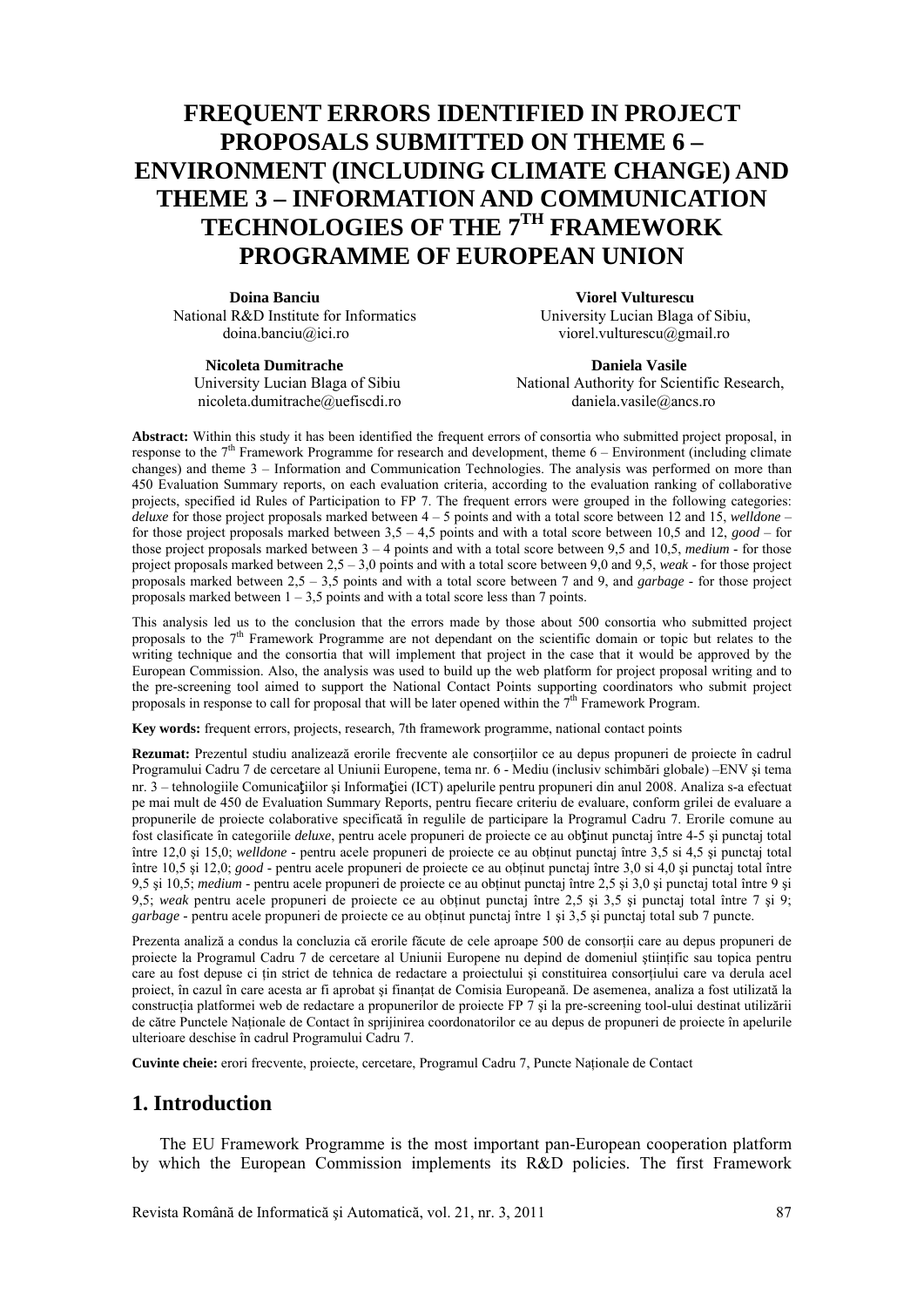Programme was carried out within  $1994-1998<sup>1</sup>$  having a tiny budget<sup>2</sup>. The importance of Framework Programmes is indisputable, a contribution of approx. 7 billion EUR for research generating an increase of 200 billion EUR / year in European GDP 3

Romania is participating to the Framework Programs since 1994 (FP 4 at that time). Funding for Romanian participants was available only if they participate with "International" Cooperation" specific program. (Cooperation with third countries and international organisations <sup>4</sup> ). Nevertheless, Romanian participation was also possible in other specific programs but Romanian participants could participate only if they fund their activities by themselves (which was in very rare cases).

In its way towards a full EU membership, one of the conditions requested in order to close negotiations for chapter 17 – science and research, was participation to the Framework Programs in the same conditions with EU member states. Therefore in the first semester of 2000, during the Portuguese chairmanship, Romania opened and provisionally closed 5 chapters: 16 - Small and medium enterprises, 17 – science and research, 18 – education, professional training and youth,  $26$  – foreign affairs,  $27$  – Foreign policy and common security<sup>5</sup>. Within this context, starting with the  $5<sup>th</sup>$  Framework Program. Romanian participants had the same rights and obligations as their homologues from any EU member states, while Romania had some payment facilities to the FP 5 budget. 1997 (just before the start of FP 5) and 1998 were 2 important years when all Programs and pan-European frameworks for science and technology cooperation (EUREKA and COST) were opened for research organisations, universities and companies from Romania <sup>6</sup> , The legal framework (contribution payment and support for Romanian participants) was set during 1999, 1 year after the start of  $FP 5<sup>7</sup>$ . Regarding  $FP 6$ , the main legal act which set the participation to FP 6 and supported romaine participants was the Governmental Decision nr.  $368$  of 2 April 2003<sup>8</sup>.

7th Framework Program started in  $2007$ , and for the first time in EU its duration is 7 years instead of 4 like its predecessors with a structure of 4 specific programs: Cooperation, Ideas, People, Capacities. The specific Program "Cooperation" has the following themes: (1) Health, (2) Food Agricultures and Fisheries and biotechnologies - KBBE, (3) Information and Communication Technologies – ICT (4) Nanosciences, nanotechnologies, materials and new production technologies - NMP, (5) Energy, (6) Environment (including climate change) - ENV, (7) Transport (including Aeronautics), (8) Socio-economic and humanistic sciences - SSH, (9) Space,  $(10)$  Security - SEC<sup>10</sup>.

#### **2. Metodology**

The analysis on frequent errors is made by consortia who submitted project proposals in response to call for proposals launched under ENV and ICT (e-health) themes on more than 480 Evaluation Summary Reports (ESR) written down by panels of independent evaluators. The

1

 $^{1}$ http://en.wikipedia.org/wiki/Framework\_Programmes\_for\_Research\_and\_Technological\_Development#cite\_note-0  $^{2}$  http://so.org/wiki/Framework\_Programmes\_for\_Research\_and\_Technological\_Development#cite\_note-0

 $h''$ http://ec.europa.eu/research/rtdinfo/special\_fp7/fp7/01/article\_fp709\_en.html

Muldur, U., et al., "A New Deal for an Effective European Research Policy," Springer 2006 ISBN 978-1-4020-5550-8 4

<sup>&</sup>lt;sup>4</sup> http://ec.europa.eu/research/intco/intco2.html

<sup>&</sup>lt;sup>5</sup> http://www.sgg.ro/docs/File/integrare\_eu/NegociereRO.pdf

 $6$  Ordinance nr. 5 / 20.01.1998 on participation of Romania to Declaration of Hanover on 6 noiembrie 1985, regarding the EUREKA innitiative, Governmental Decision nr. 164/05.05.1997 on stimulation of Romanian participation to EUREKA published in Official Journal nr. 83/07.05.1997, Law on Romania's participation to the general resolution of European Journal nr. 83/07.05.1997, Law on Romania's participation to the general resolution of European ministers of research Bruxelles, 22-23 November 1971, on European cooperation in science and technology COST, published in Official Journal nr. 37/29.01.1998<br><sup>7</sup> Governmental Desigion nr. 1043 (17.12.1900, regarding the approval of payment of Bomanian co Governmental Decision nr. 1043 / 17.12.1999 regarding the approval of payment of Romanian contribution to Framework

Programme 5' budget and Framework Programme 5 Euratom's budget as well as approval of financial support for Romanian participants, published in Official Journal nr. 635 / 27.12.1999 Governmental Decision nr. 368 / 2 April 2003, regarding the approval of payment of Romanian contribution to Framework

Programme 5' budget and Framework Programme 5 Euratom's budget (Euratom), as well as approval of financial support for Romanian participants, including measures for stimulation of their participation, published in Official Journal nr. 238 of 8 April 2003

<sup>9</sup> Decision No 1982/2006/EC of the European Parliament and of the Council of 18 December 2006 concerning the Seventh Framework Programme of the European Community for research, technological development and demonstration activities (2007- 2013), Official Journal of the European Union, L 412/1, 30 December 2006

<sup>&</sup>lt;sup>10</sup> According to Art. 2, alin. 1. al of Decision Nr. 1982/2006/EC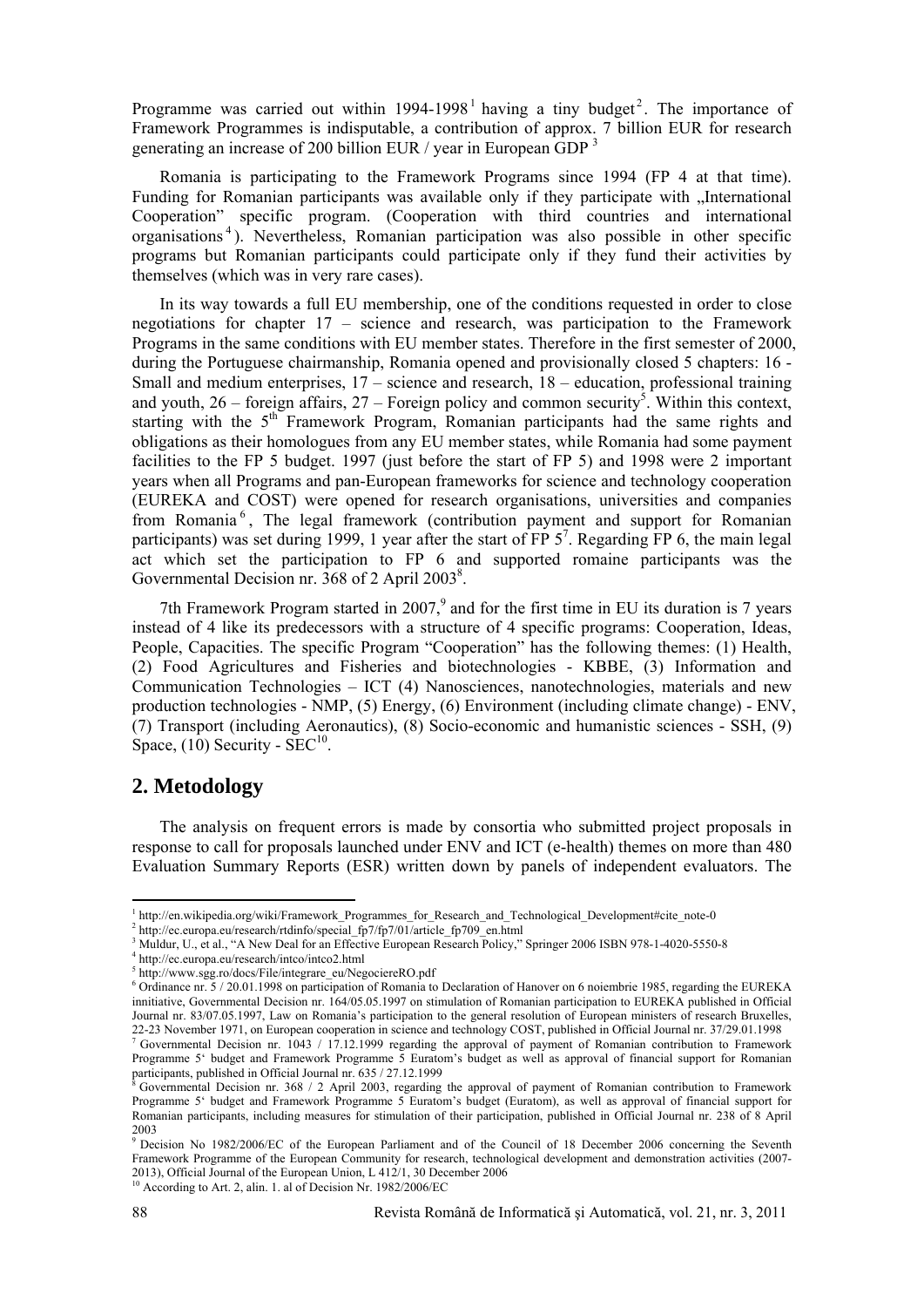analysis for theme  $6$  – Environment (including global changes) was made as an activity within workpackage 6 (WP 3) of "Environmental NCP cooperating to improve their effectiveness" acronym ENV-NCP-TOGETHER, funded by Directorate General Research, Grant Agreementul 212494, coordinated by the National Authority for Scientific Research, by dl. Viorel Vulturescu<sup>11</sup>. For theme  $3 - ICT$  (e-health), the analysis was made using the same methodology as for theme 6 but not within ENV-NCP-TOGETHER.

Each ESR was analysed was and it was set a table where all comments of the evaluator were collected (important errors found).

The meaning of each column is $^{12}$ :

- No: Number of the assessed ESR
- Activity Code: The activity code mentioned in the work program of theme 6 ENV call FP 7 – ENV- 2008 -  $1^{13}$ , respectively theme 3 - ICT
- Funding Scheme: Type of project, respectively Collaborative project (large or small and medium size), CSA (Collaborative and Support Action),
- Proposal Number: (number given by the EC when the project proposal was submitted) using  $E.P.S.S.<sup>14</sup>$
- Acronym: Proposal acronym
- $1<sup>st</sup>$  criterion  $1<sup>st</sup>$  evaluation criterion
- Mark 1 number of points received for the  $1<sup>st</sup>$  criterion
- $2<sup>nd</sup>$  criterion  $2<sup>nd</sup>$  evaluation criterion
- Mark 2 number of points received for the  $2<sup>nd</sup>$  criterion
- $3<sup>rd</sup>$  criterion  $3<sup>rd</sup>$  evaluation criterion
- Mark 3 number of points received for the  $3^{rd}$  criterion
- Total the overall mark granted to the project proposal
- Oualifier category under which the project proposal falls (deluxe, welldone, good, medium, weak, garbage)

Qualifiers grated to a project proposals were given based on the following criteria:

- *deluxe* for those project proposals marked between 4 5 points and with a total score between 12 and 15,
- $welldone$  for those project proposals marked between  $3,5 4,5$  points and with a total score between 10,5 and 12,
- *good* for those project proposals marked between 3 4 points and with a total score between 9,5 and 10,5,
- *medium* for those project proposals marked between  $2,5 3,0$  points and with a total score between 9,0 and 9,5,
- *weak* for those project proposals marked between  $2.5 3.5$  points and with a total score between 7 and 9, and
- *garbage* for those project proposals marked between  $1 3.5$  points and with a total score less than 7 points.

<sup>&</sup>lt;u>.</u> 11 http://www.env-ncp-together.eu/

<sup>&</sup>lt;sup>12</sup> On confidentiality reasons it will not be published errors and data from each project proposals or data that will make the project proposal ientifialble but only conclusions, statistics for all ESR and authors comments <br>13 E

<sup>&</sup>lt;sup>13</sup> European Commission C(2007)5765 of 29 November 2007<sup>14</sup> EPSS – Electronic Proposal Submission System

Revista Română de Informatică şi Automatică, vol. 21, nr. 3, 2011 89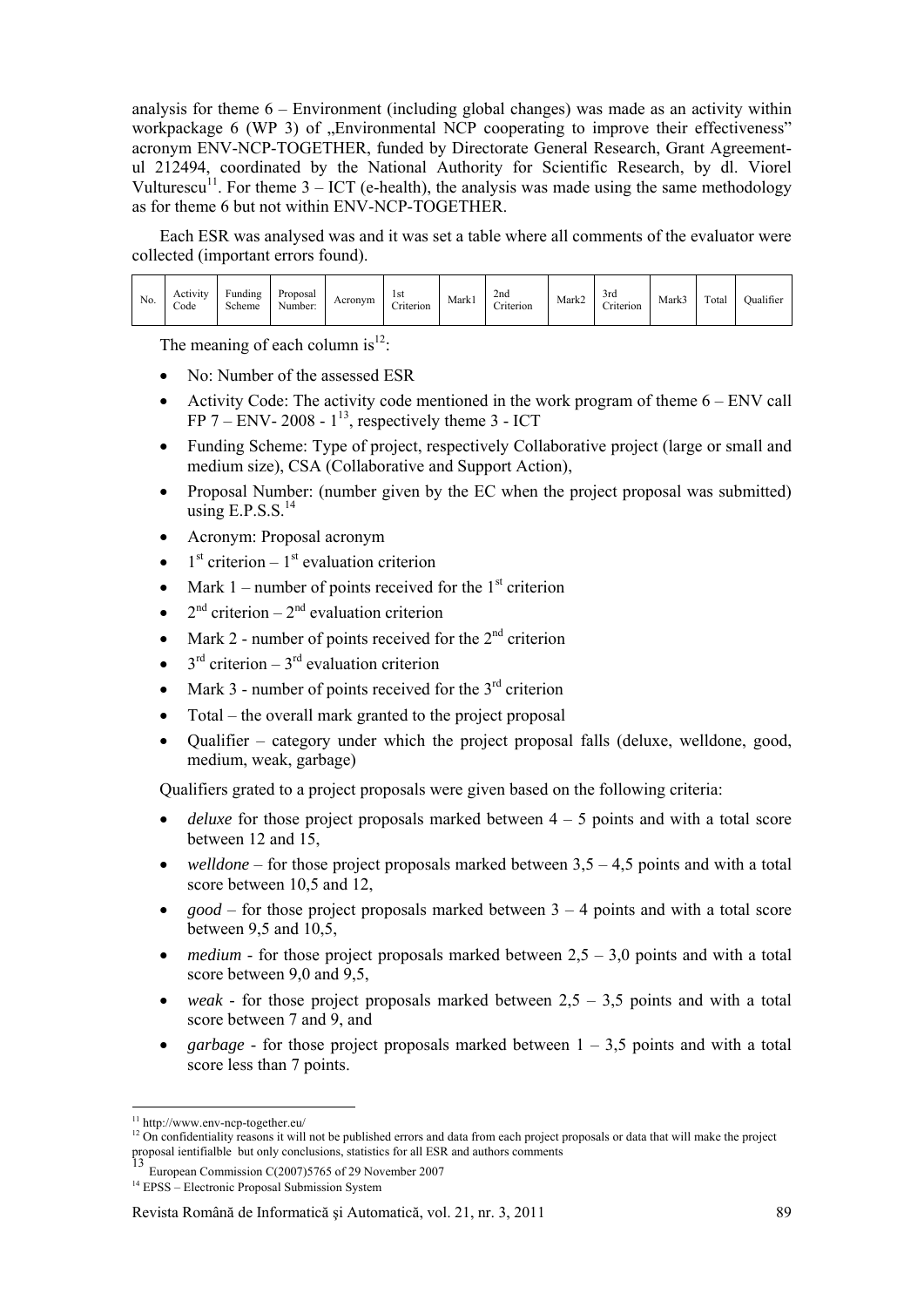### **3. Results and Discussions**

|                             | Category        | % of total |
|-----------------------------|-----------------|------------|
| PASSED ALL TRESHOLDS $>=$ 4 | <b>DELUXE</b>   | 24.81      |
| PASSED ALL TRESHOLDS >=3.5  | <b>WELLDONE</b> | 19.30      |
| PASSED ALL TRESHOLDS >=3    | <b>GOOD</b>     | 22.06      |
| <b>FAILED ONE TRESHOLD</b>  | <b>MEDIUM</b>   | 16.29      |
| <b>FAILED TWO TRESHOLDS</b> | <b>WEAK</b>     | 7.77       |
| <b>FAILED ALL TRESHOLDS</b> | <b>GARBAGE</b>  | 9 77       |
| TOTAL                       |                 | 100.00     |

Following the analysis, the following data and information were obtained:

Based on the above mentioned methodology, the following errors were identified:

### **Theme 6 - ENV**

#### **Category DELUXE**

|                | $1st$ criterion                                                                                                                                       | $2nd$ criterion                                                                                                                     | $3rd$ criterion                                                                                                                                                             |
|----------------|-------------------------------------------------------------------------------------------------------------------------------------------------------|-------------------------------------------------------------------------------------------------------------------------------------|-----------------------------------------------------------------------------------------------------------------------------------------------------------------------------|
| 1              | the work plan and work<br>should<br>packages<br>be<br>revised because either<br>their description is not<br>clear or they present<br>some weak points | allocation of the budget raises some<br>concern and need to be revised, to be<br>detailed or amounts to be shifted<br>between tasks | impact is limited either<br>because of the lack of<br>information provided<br>in<br>the project or because of<br>the methodology used                                       |
| $\overline{2}$ | technological<br>issues<br>should<br>be<br>better<br>explained and revised<br>before submitting the<br>proposals                                      | budget is often over dimensioned and<br>needs adjustments and to be reduced<br>sometimes                                            | IPR issue is either missing<br>or weak                                                                                                                                      |
| 3              | of<br>the<br>some<br>methodological<br>issues<br>need to be clarified and<br>detailed                                                                 | management structure need to be<br>detailed                                                                                         | management need to be<br>revised,                                                                                                                                           |
| $\overline{4}$ | rather<br>innovation<br><i>is</i><br>limited (in methodology,<br>in technology used or in<br>solution<br>of<br>the<br>the<br>project)                 | the allocation of the resources need to<br>be revised, justified, detailed                                                          | dissemination plan need to<br>revised,<br>clarified,<br>be<br>detailed or it presents low<br>level of novelty, or the<br>resources for this activity<br>should be increased |
| 5              | deliverables should be<br>detailed                                                                                                                    | the consortium is unbalanced either<br>geographically or technically                                                                | contingency plan is either<br>included<br>not<br><sub>or</sub><br>not<br>addressed properly                                                                                 |
| 6              | the case studies should<br>be better presented                                                                                                        | the duration of the project need to be<br>revised                                                                                   | it is sometimes not clear<br>which<br>stakeholders<br>are<br>their<br>targeted<br>or<br>involvement should come<br>at an earlier stage                                      |
| 7              | environmental<br>some<br>issues should be better<br>addressed and explained                                                                           | the role of the advisory board should be<br>clarified                                                                               | objectives<br>the<br>are<br>not<br>presented in<br>clear<br>a<br>manner and this may limit<br>the expected impact                                                           |
| 8              | socio-economical<br>and<br>ethical issues are not<br>well described                                                                                   | the management budget need to be<br>reduced                                                                                         | communication<br>strategy<br>need to be revised since<br>interaction between modules<br>are not specified properly                                                          |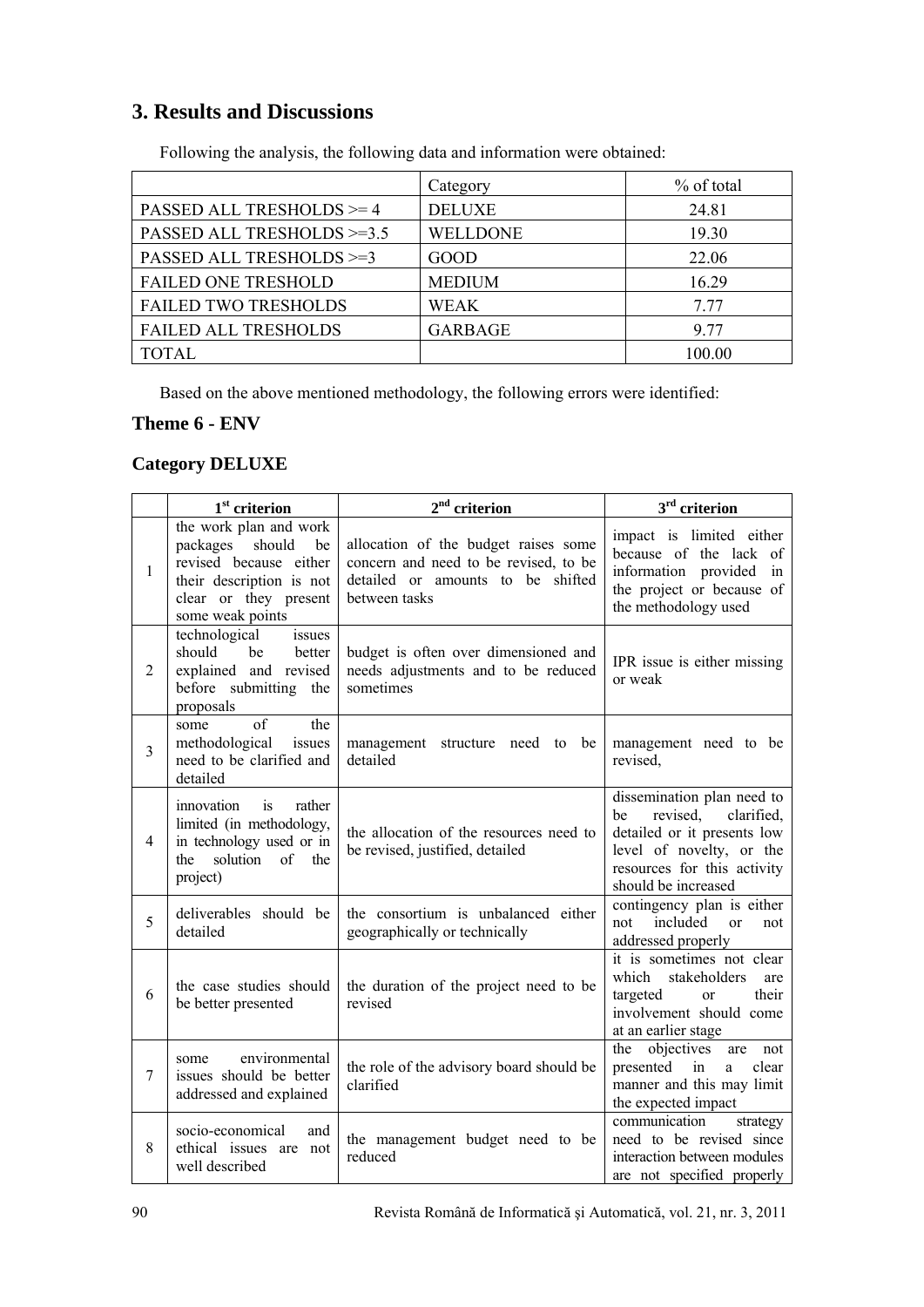|    |                          |                                              | and more detail is needed |
|----|--------------------------|----------------------------------------------|---------------------------|
|    |                          |                                              |                           |
|    |                          |                                              |                           |
|    | the references or the    | the risk section is inadequate, insufficient |                           |
| 9  | literature is rather     | described or missing (risk management,       |                           |
|    | limited or missing       | risk strategy, contingency plan)             |                           |
|    | of<br>allocation<br>the  |                                              |                           |
|    | resources need to be     |                                              |                           |
| 10 | revised (either too low  | lack of specialised partners                 |                           |
|    | or too high the number   |                                              |                           |
|    | of person-months)        |                                              |                           |
| 11 | lack of contingency plan |                                              |                           |
|    | / risk analysis          |                                              |                           |
|    | the strength between the |                                              |                           |
| 12 | objectives and the tasks |                                              |                           |
|    | are too low or need to   |                                              |                           |
|    | be clarified             |                                              |                           |

### **Category WELL DONE**

|                | 1 <sup>st</sup> criterion                                                                                                                                                                     | $2nd$ criterion                                                                                                                                                                                        | $3rd$ criterion                                                                                                                                                             |
|----------------|-----------------------------------------------------------------------------------------------------------------------------------------------------------------------------------------------|--------------------------------------------------------------------------------------------------------------------------------------------------------------------------------------------------------|-----------------------------------------------------------------------------------------------------------------------------------------------------------------------------|
| 1              | the work plan and work<br>packages should<br>be<br>revised because either<br>their description is not<br>clear or they present<br>some weak points, the<br>timing need also to be<br>detailed | allocation of the budget raises some<br>concern and need to be revised, to be<br>detailed or amounts to be shifted<br>between tasks                                                                    | impact is limited either<br>because of the lack of<br>information provided<br>in<br>the project or because of<br>the methodology used                                       |
| $\overline{2}$ | technological<br>issues<br>should<br>be<br>better<br>explained and revised<br>before submitting the<br>proposals                                                                              | budget is often over dimensioned and<br>needs adjustments and to be reduced<br>sometimes; it is also poor described,<br>detailed or not well allocated amongst<br>partners                             | IPR issue is either missing<br>or weak                                                                                                                                      |
| 3              | of<br>the<br>some<br>methodological<br>issues<br>need to be clarified and<br>detailed                                                                                                         | management structure need to be<br>detailed; management work package is<br>missing                                                                                                                     | some tasks of the proposal<br>lacks detail, clarity and<br>credibility                                                                                                      |
| 4              | rather<br>innovation<br>is<br>limited (in methodology,<br>in technology used or in<br>the<br>solution<br>of<br>the<br>project)                                                                | the allocation of the resources need to<br>be revised, justified, detailed; it is often<br>imbalanced<br>and<br>contain<br>some<br>inconsistencies                                                     | dissemination plan need to<br>clarified.<br>revised,<br>be<br>detailed or it presents low<br>level of novelty, or the<br>resources for this activity<br>should be increased |
| 5              | deliverables should be<br>detailed                                                                                                                                                            | the consortium is unbalanced either<br>geographically or technically; it is<br>either too small or to large; there is<br>concern about the roles identified for<br>some partners within the consortium | contingency plan is either<br>included<br>not<br><sub>or</sub><br>not<br>addressed properly                                                                                 |
| 6              | the case studies should<br>be better presented                                                                                                                                                | the duration of the project need to be<br>revised                                                                                                                                                      | it is sometimes not clear<br>which<br>stakeholders<br>are<br>targeted<br>their<br><sub>or</sub><br>involvement should come at<br>an earlier stage                           |
| 7              | environmental<br>some<br>issues should be better<br>addressed and explained                                                                                                                   | an advisory board is required or the role<br>of this should be clarified or detailed                                                                                                                   | objectives<br>the<br>are<br>not<br>presented in a clear manner<br>and this may limit the<br>expected impact                                                                 |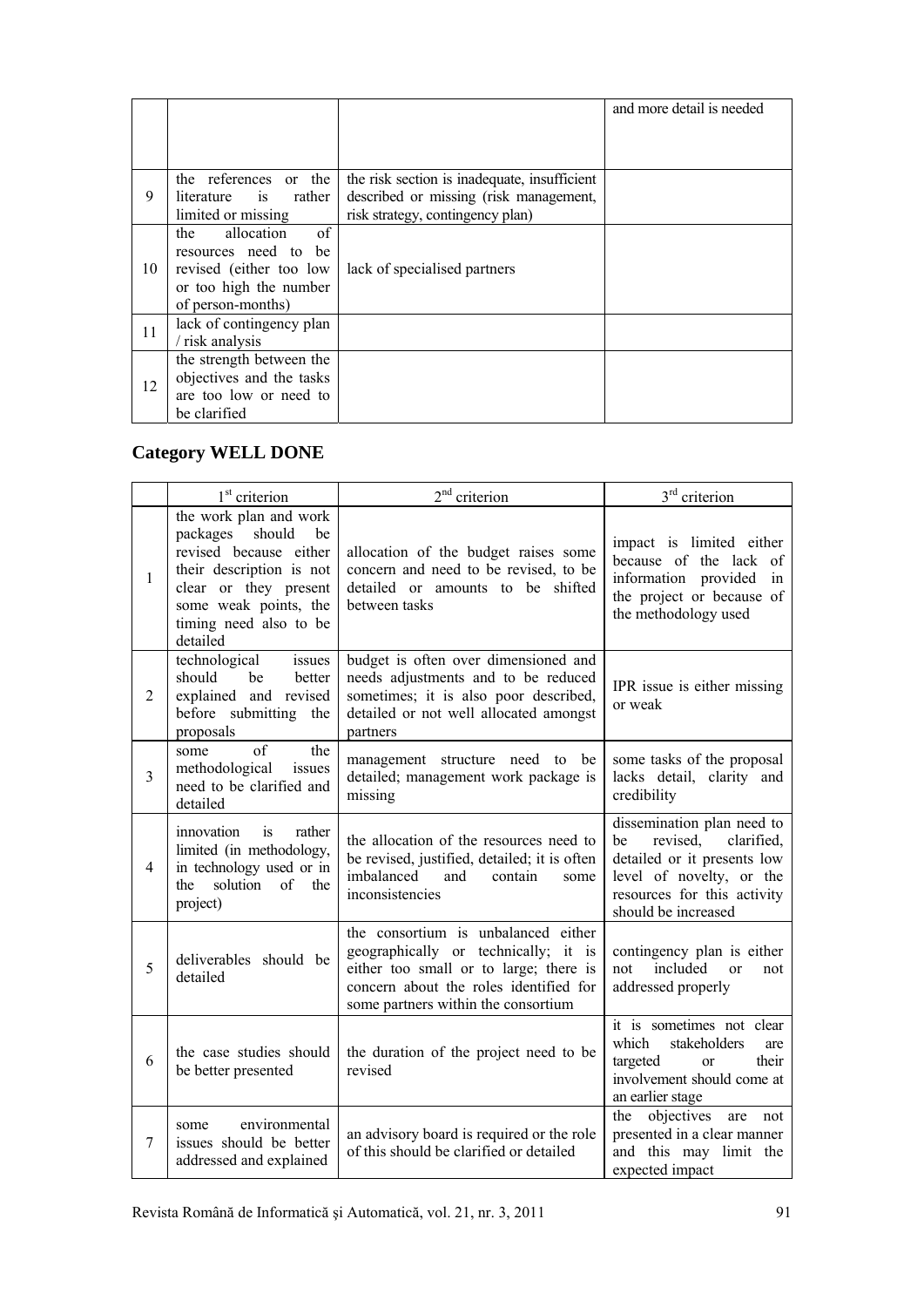| 8  | socio-economical<br>and<br>ethical issues are not<br>well described                                                       | the management costs should be better<br>justified, it is high in many proposals                                           | communication<br>strategy<br>need to be revised since<br>interaction between modules<br>are not specified properly<br>and more detail is needed |
|----|---------------------------------------------------------------------------------------------------------------------------|----------------------------------------------------------------------------------------------------------------------------|-------------------------------------------------------------------------------------------------------------------------------------------------|
| 9  | the references or the<br>literature<br>rather<br>is<br>limited or missing                                                 | the risk section is inadequate, insufficient<br>described or missing (risk management,<br>risk strategy, contingency plan) | end user community is<br>missing or its involvement<br>is not demonstrated                                                                      |
| 10 | of<br>allocation<br>the<br>resources need to be<br>revised (either too low<br>or too high the number<br>of person-months) | lack of specialised partners, of expertise<br>and experience                                                               | the<br>risk<br>section<br>is<br>insufficient<br>inadequate,<br>described or missing (risk<br>management, risk strategy,<br>contingency plan)    |
| 11 | risk<br>and<br>assessment<br>contingency plan<br>are<br>missing                                                           | the consortium lacks integration (of the<br>components, of the results)                                                    | technical,<br>technological<br>and methodological issues<br>need to be detailed                                                                 |
| 12 | the strength between the<br>objectives and the tasks<br>are too low or need to<br>be clarified                            | work plan and work packages need to<br>be detailed                                                                         |                                                                                                                                                 |
| 13 | more detail required in<br>WPs, in methodology,<br>in tasks                                                               | SME are not sufficiently presented in<br>the consortium                                                                    |                                                                                                                                                 |
| 14 | sustainability<br>assessment is not well<br>described                                                                     | the consortium could be improved by<br>including few partners from different<br>regions of Europe                          |                                                                                                                                                 |
| 15 | objective is not clear<br>defined                                                                                         |                                                                                                                            |                                                                                                                                                 |
| 16 | interaction between WP<br>is not enough elaborated                                                                        |                                                                                                                            |                                                                                                                                                 |
| 17 | models proposed are not<br>clear presented                                                                                |                                                                                                                            |                                                                                                                                                 |
| 18 | should<br>strategy<br>be<br>clarified and the state-<br>of-the<br>is<br>-art<br>not<br>properly covered                   |                                                                                                                            |                                                                                                                                                 |

# **Category GOOD**

|   | 1st Criteria                                                                                                                                                                                  | 2nd Criteria                                                                                                                                                                                                                                | 3rd Criteria                                                                                                                          |
|---|-----------------------------------------------------------------------------------------------------------------------------------------------------------------------------------------------|---------------------------------------------------------------------------------------------------------------------------------------------------------------------------------------------------------------------------------------------|---------------------------------------------------------------------------------------------------------------------------------------|
| 1 | it only partially covers<br>the requirements of the<br>call                                                                                                                                   | allocation of the budget raises some<br>concern and need to be revised, to be<br>detailed or amounts to be shifted<br>between tasks, it is over dimensioned<br>sometimes and need to be reduced                                             | impact is limited either<br>because of the lack of<br>information provided<br>in<br>the project or because of<br>the methodology used |
| 2 | the work plan and Work<br>packages should<br>be<br>revised because either<br>their description is not<br>clear or they present<br>some weak points, the<br>timing need also to be<br>detailed | the allocation of the resources need to<br>be revised, justified, detailed; it is often<br>imbalanced and<br>contain<br>some<br>inconsistencies                                                                                             | IPR issue is either missing<br>or weak                                                                                                |
| 3 | technological<br>issues<br>should<br>be<br>better<br>explained and revised<br>before submitting the<br>proposals                                                                              | management structure and procedures<br>need to be detailed; revised since there<br>are projects in which all management<br>tasks are concentrated on one partner;<br>management work package is missing;<br>it is sometimes overcomplicated | some tasks of the proposal<br>lacks detail, clarity and<br>credibility                                                                |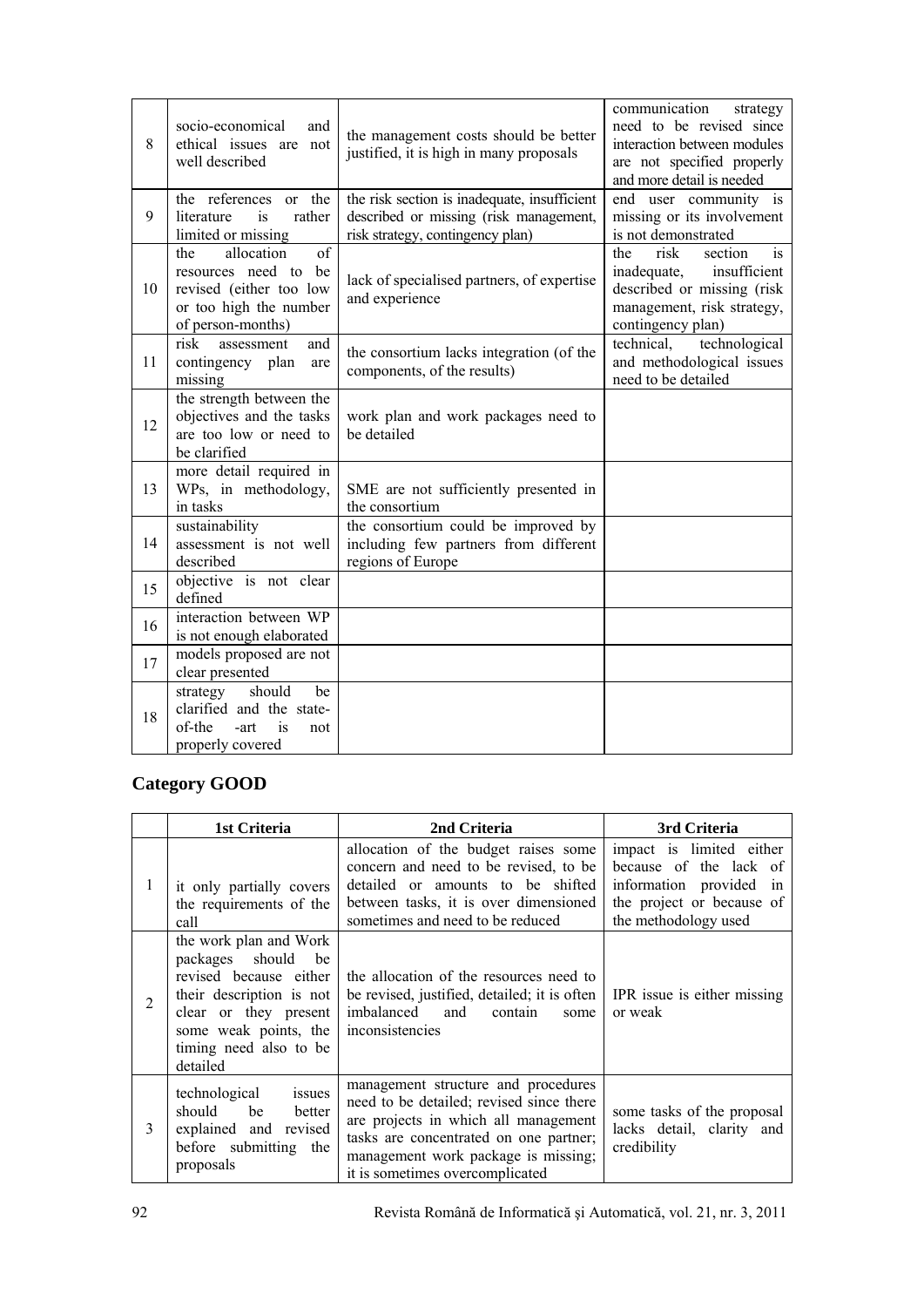| $\overline{4}$ | of<br>the<br>some<br>methodological<br>issues<br>need to be clarified and<br>detailed                                                                                      | there are issues regarding the work plan<br>and the work packages (structure is<br>unclear, resources are not properly<br>work<br>packages<br>allocated,<br>seems<br>unbalanced)                       | dissemination plan need to<br>revised, clarified,<br>be<br>detailed or it presents low<br>level of novelty, or the<br>resources for this activity<br>should be increased |
|----------------|----------------------------------------------------------------------------------------------------------------------------------------------------------------------------|--------------------------------------------------------------------------------------------------------------------------------------------------------------------------------------------------------|--------------------------------------------------------------------------------------------------------------------------------------------------------------------------|
| 5              | rather<br>innovation<br>is<br>limited<br>(in<br>concept,<br>methodology,<br>1n<br>technology used or in<br>solution<br>of<br>the<br>the<br>project)                        | the consortium is unbalanced either<br>geographically or technically; it is<br>either too small or to large; there is<br>concern about the roles identified for<br>some partners within the consortium | contingency plan is either<br>not<br>included<br><sub>or</sub><br>not<br>addressed properly                                                                              |
| 6              | deliverables should be<br>detailed, it<br>does not<br>match with the tasks<br>described                                                                                    | the duration of the project need to be<br>revised                                                                                                                                                      | it is sometimes not clear<br>which<br>stakeholders<br>are<br>targeted<br>their<br>or<br>involvement should come<br>at an earlier stage                                   |
| 7              | the case studies should<br>be better presented, their<br>role should be clarified                                                                                          | an advisory board is required or the role<br>of this should be clarified or detailed                                                                                                                   | the<br>objectives are<br>not<br>presented in a clear manner<br>and this may limit the<br>expected impact                                                                 |
| 8              | some environmental and<br>health issues should be<br>addressed<br>better<br>and<br>explained, they must be<br>taken into account                                           | the management costs should be better<br>justified, it is high in many proposals                                                                                                                       | communication<br>strategy<br>need to be revised since<br>interaction between modules<br>are not specified properly<br>and more detail is needed                          |
| 9              | socio-economical<br>and<br>ethical issues are not<br>well described                                                                                                        | the risk section and the quality control<br>is inadequate, insufficient described or<br>(risk<br>missing<br>management,<br>risk<br>strategy, contingency plan)                                         | end user community is<br>missing or its involvement<br>is not demonstrated                                                                                               |
| 10             | the references<br>or the<br>literature<br>rather<br>is<br>limited or missing                                                                                               | lack of specialised partners, of expertise<br>in certain domain and of experience                                                                                                                      | risk<br>the<br>section<br>1S<br>inadequate,<br>insufficient<br>described or missing (risk<br>management, risk strategy,<br>contingency plan)                             |
| 11             | allocation<br>of<br>the<br>resources need to be<br>revised (either too low<br>or too high the number<br>of person-months)                                                  | the consortium lacks integration (of the<br>components, of the results)                                                                                                                                | technological<br>technical,<br>and methodological issues<br>need to be detailed                                                                                          |
| 12             | risk<br>assessment<br>and<br>contingency plan<br>are<br>missing<br><b>or</b><br>not<br>are<br>described properly (risk<br>management, market risk,<br>environmental risks) | deliverables should be revised - they<br>are not timed efficiently, their number<br>is too high                                                                                                        |                                                                                                                                                                          |
| 13             | the strength between the<br>objectives and the tasks<br>are too low or need to<br>be clarified;                                                                            | SME are not sufficiently presented in<br>the consortium                                                                                                                                                |                                                                                                                                                                          |
| 14             | more detail required in<br>WPs, in methodology,<br>in tasks, regarding the<br>implementation of the<br>project, regarding the<br>scientific background of<br>the approach, | the consortium could be improved by<br>including few partners from different<br>regions of Europe                                                                                                      |                                                                                                                                                                          |
| 15             | sustainability<br>assessment is not well<br>described                                                                                                                      | there are several issues regarding the<br>objectives<br>(either<br>complex<br>too<br>explained or too briefly)                                                                                         |                                                                                                                                                                          |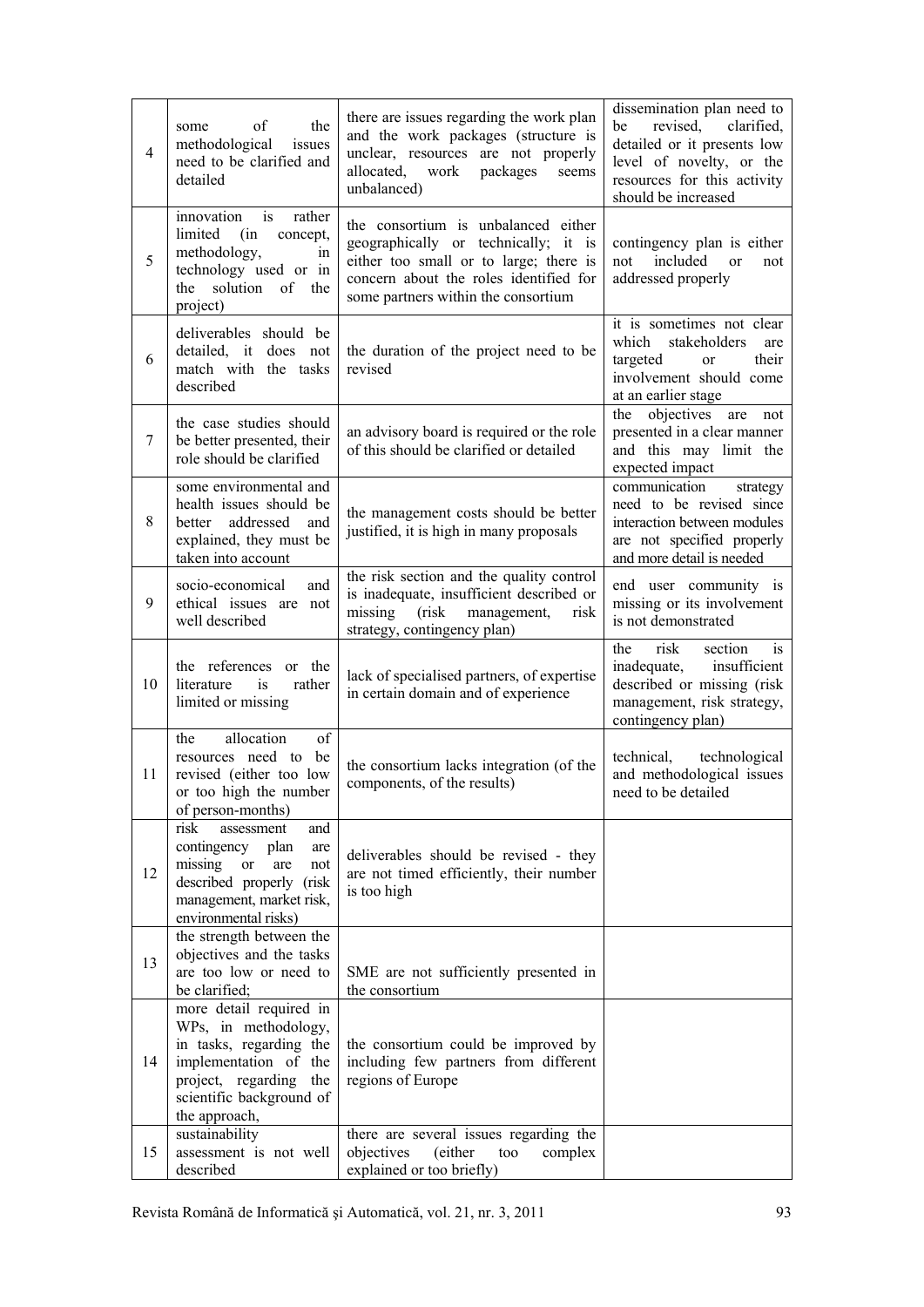| 16 | objective is not clear<br>defined and the outcomes<br>are not clearly described                     | issues referring to subcontractors<br>(number is too high or their role is not<br>clear defined) |  |
|----|-----------------------------------------------------------------------------------------------------|--------------------------------------------------------------------------------------------------|--|
| 17 | the integration between<br>the WP<br>should be<br>properly described,<br>clarified and more focused | short profiles of individual<br>no<br>participants are provided                                  |  |
| 18 | models proposed are not<br>clear presented                                                          |                                                                                                  |  |
| 19 | strategy should<br>be<br>clarified and the state-<br>of-the -art is<br>not<br>properly covered      |                                                                                                  |  |
| 20 | cost/benefit analysis is<br>not clear                                                               |                                                                                                  |  |

## **Category MEDIUM**

|                | 1st Criteria                                                                                                                                                                                                  | 2nd Criteria                                                                                                                                                                                                                                | 3rd Criteria                                                                                                                                                                |
|----------------|---------------------------------------------------------------------------------------------------------------------------------------------------------------------------------------------------------------|---------------------------------------------------------------------------------------------------------------------------------------------------------------------------------------------------------------------------------------------|-----------------------------------------------------------------------------------------------------------------------------------------------------------------------------|
| $\mathbf{1}$   | it only partially covers<br>the requirements of the<br>call                                                                                                                                                   | allocation of the budget raises some<br>concern and need to be revised, to be<br>detailed or amounts to be shifted<br>between tasks, it is over dimensioned<br>sometimes and need to be reduced                                             | impact is limited either<br>because of the lack of<br>information provided<br>in<br>the project or because of<br>the methodology used                                       |
| $\overline{2}$ | the work plan and Work<br>packages should<br>be<br>revised because either<br>their description is not<br>clear or they present<br>some weak points, the<br>timing need also to be<br>detailed                 | the allocation of the resources need to<br>be revised, justified, detailed; it is often<br>imbalanced<br>and<br>contain<br>some<br>inconsistencies                                                                                          | IPR issue is either missing,<br>vague or weak                                                                                                                               |
| 3              | technical<br>and<br>technological<br>issues<br>should<br>be<br>better<br>explained and revised<br>before submitting the<br>proposals since there are<br>in many proposals major<br>weaknesses                 | management structure and procedures<br>need to be detailed; revised since there<br>are projects in which all management<br>tasks are concentrated on one partner;<br>management work package is missing;<br>it is sometimes overcomplicated | some tasks of the proposal<br>lacks detail, clarity and<br>credibility                                                                                                      |
| 4              | of<br>the<br>some<br>methodological<br>issues<br>need to be clarified and<br>detailed; in general the<br>methodology<br>of<br>the<br>study is poor or vague                                                   | there are issues regarding the work plan<br>and the work packages (structure is<br>unclear, resources are not properly<br>allocated,<br>work<br>packages<br>seems<br>unbalanced)                                                            | dissemination plan need to<br>revised,<br>clarified,<br>be<br>detailed or it presents low<br>level of novelty, or the<br>resources for this activity<br>should be increased |
| 5              | innovation<br>rather<br>is<br>limited and even lacks<br>in some proposals (in<br>concept, methodology,<br>in technology used, in<br>studies<br>the<br>case<br>presented or in the<br>solution of the project) | the consortium is unbalanced either<br>geographically or technically; it is<br>either too small or to large; there is<br>concern about the roles identified for<br>some partners within the consortium                                      | contingency plan is either<br>included<br>not<br><sub>or</sub><br>not<br>addressed properly                                                                                 |
| 6              | deliverables should be<br>detailed, it does not<br>match with the tasks<br>described                                                                                                                          | the duration of the project need to be<br>revised                                                                                                                                                                                           | it is sometimes not clear<br>which<br>stakeholders<br>are<br>targeted<br>their<br>or<br>involvement should come<br>at an earlier stage                                      |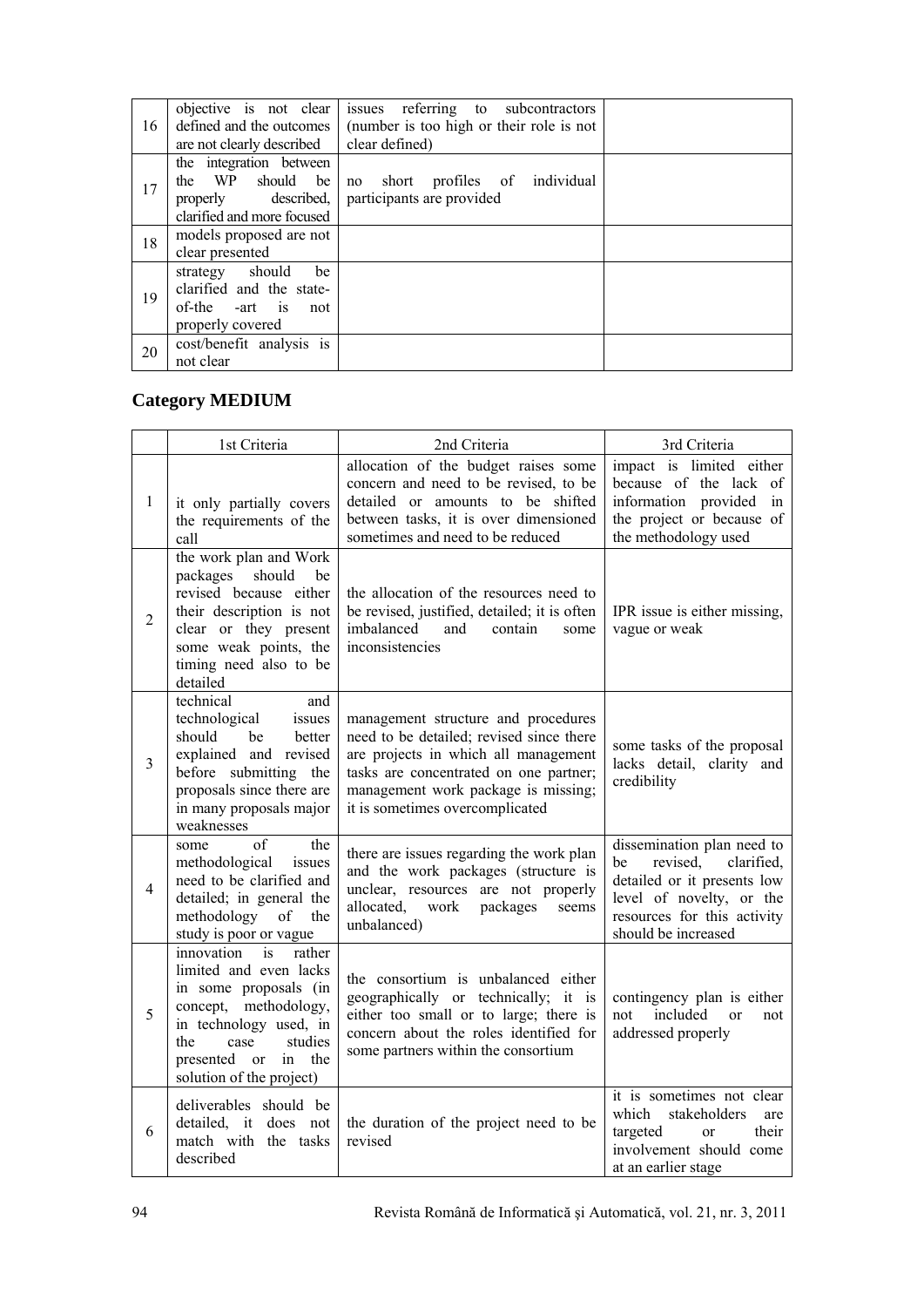| 7  | the case studies should<br>be better presented, their<br>role should be clarified                                                                                              | an advisory board is required or the role<br>of this should be clarified or detailed                                                                            | the objectives<br>are<br>not<br>presented<br>in<br>clear<br>a<br>manner and this may limit<br>the expected impact                            |
|----|--------------------------------------------------------------------------------------------------------------------------------------------------------------------------------|-----------------------------------------------------------------------------------------------------------------------------------------------------------------|----------------------------------------------------------------------------------------------------------------------------------------------|
| 8  | some environmental and<br>health issues should be<br>addressed<br>better<br>and<br>explained, they must be<br>taken into account                                               | the management costs should be better<br>justified, it is high in many proposals                                                                                |                                                                                                                                              |
| 9  | socio-economical<br>and<br>ethical issues are not<br>well described                                                                                                            | the risk section and the quality control<br>is inadequate, insufficient described or<br>missing<br>(risk)<br>management,<br>risk<br>strategy, contingency plan) | end user community is<br>missing or its involvement<br>is not demonstrated                                                                   |
| 10 | the references<br>or the<br>literature<br>rather<br>1S<br>limited or missing                                                                                                   | lack of specialised partners, of expertise<br>in certain domain and of experience                                                                               | risk<br>the<br>section<br>is<br>insufficient<br>inadequate,<br>described or missing (risk<br>management, risk strategy,<br>contingency plan) |
| 11 | the allocation of budget<br>and resources need to be<br>revised                                                                                                                | the consortium lacks integration (of the<br>components, of the results)                                                                                         | technical,<br>technological<br>and methodological issues<br>need to be detailed                                                              |
| 12 | the overall concept is not<br>clearly presented or it is<br>impossible to identify                                                                                             | deliverables should be revised - they<br>are not timed efficiently, their number<br>Is too high                                                                 | the European added value<br>unclear<br>is<br>and<br>not<br>elaborated                                                                        |
| 13 | risk<br>and<br>assessment<br>contingency plan<br>are<br>missing<br><sub>or</sub><br>are<br>not<br>described properly (risk<br>management, market risk,<br>environmental risks) | SME are not sufficiently presented in<br>the consortium                                                                                                         | the exploitation strategy is<br>very unconvincing                                                                                            |
| 14 | the strength between the<br>objectives and the tasks<br>are too low or need to<br>be clarified;                                                                                | the consortium could be improved by<br>including few partners from different<br>regions of Europe                                                               |                                                                                                                                              |
| 15 | links<br>call<br>between<br>topics<br>and<br>proposal<br>objective are not visible                                                                                             | there are several issues regarding the<br>objectives<br>(either<br>too<br>complex<br>explained or too briefly)                                                  |                                                                                                                                              |
| 16 | more detail required in<br>WPs, in methodology,<br>in tasks, regarding the<br>implementation of the<br>project, regarding the<br>scientific background of<br>the approach,     | issues referring<br>to<br>subcontractors<br>(number is too high or their role is not<br>clear defined)                                                          |                                                                                                                                              |
| 17 | sustainability<br>assessment is not well<br>described                                                                                                                          | partner's role is not clearly described<br>and also are missing the short profiles<br>of individual participants                                                |                                                                                                                                              |
| 18 | objective is not clear<br>defined and the outcomes<br>are not clearly described                                                                                                | information<br>flow<br>between<br>project<br>partners is not uniform                                                                                            |                                                                                                                                              |
| 19 | the integration between<br>should<br>the<br>WP<br>be<br>described,<br>properly<br>clarified and more focused                                                                   | objectives and concept is not properly<br>described                                                                                                             |                                                                                                                                              |
| 20 | models proposed are not<br>clear presented                                                                                                                                     |                                                                                                                                                                 |                                                                                                                                              |
| 21 | should<br>strategy<br>be<br>clarified and the state-<br>of-the<br>is<br>-art<br>not<br>properly covered                                                                        |                                                                                                                                                                 |                                                                                                                                              |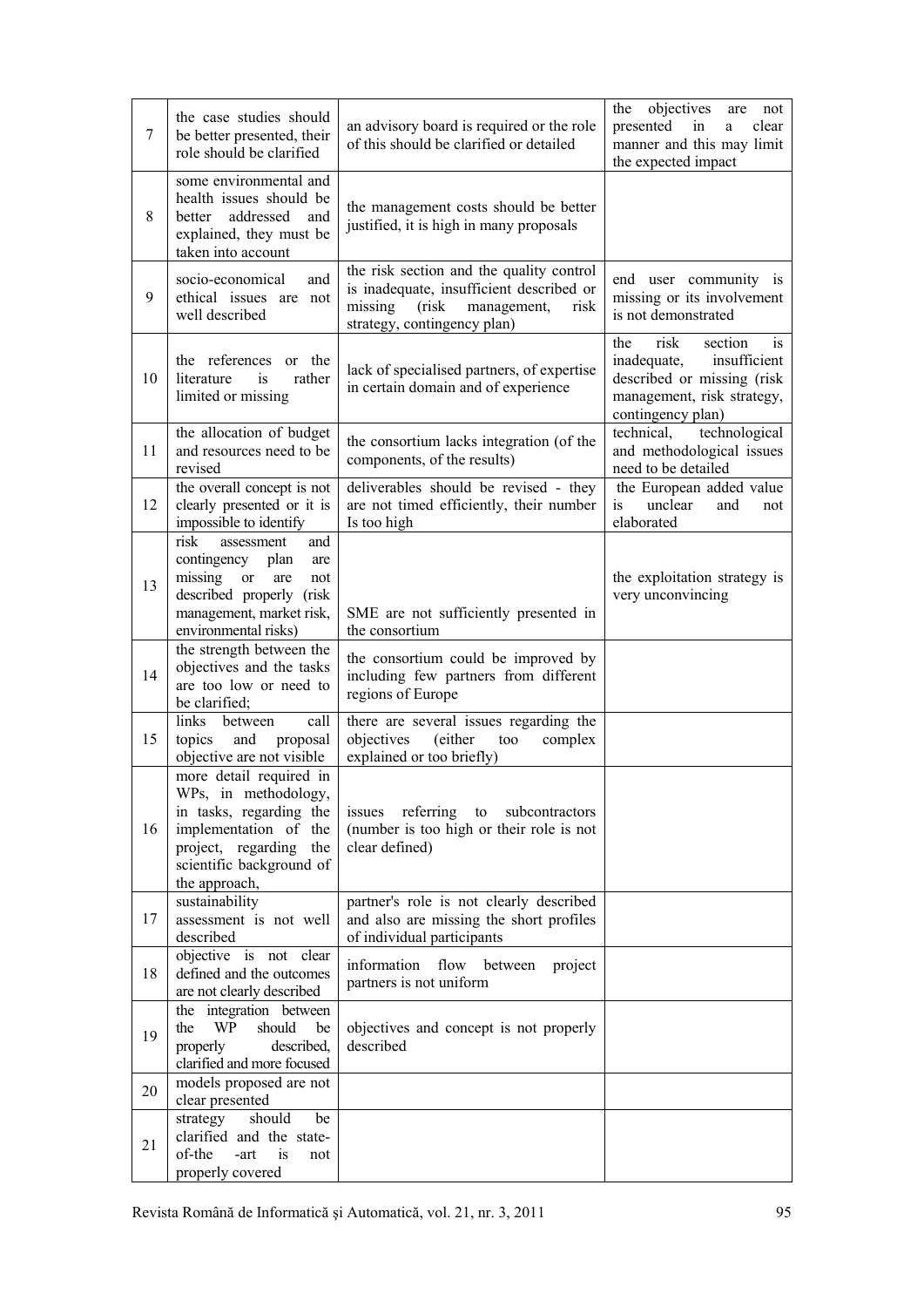| 22 | cost/benefit analysis are<br>not clear                                     |  |
|----|----------------------------------------------------------------------------|--|
| 23 | business and marketing<br>plan are missing or the<br>strategy is very weak |  |
| 24 | the proposals lack detail                                                  |  |

Categories WEAK and GARBAGE were not taken into consideration as failed to pass at least 1 threshold (mark to at least 1 criterion was less than 3 out of 5). If the proposal fall at least 1 threshold the proposal will not be listed as being possible to be funded by the EC.

On each evaluation criteria, the frequent errors are:

a) First criterion (Scientific and/or technological excellence (relevant to the topics addressed by the call)

| Nr.            |                                                                                                                                                                      |  |  |
|----------------|----------------------------------------------------------------------------------------------------------------------------------------------------------------------|--|--|
| $\mathbf{1}$   | methodological issues need to be clarified and detailed                                                                                                              |  |  |
| 2              | work plan and Work packages should be revised because either their description is not clear or<br>they present some weak points, the timing need also to be detailed |  |  |
| 3              | detail required in WPs, in methodology, in tasks, regarding the implementation of the project,<br>regarding the scientific background of the approach,               |  |  |
| 4              | objective is not clear defined and the outcomes are not clearly described                                                                                            |  |  |
| 5              | it only partially covers the requirements of the call                                                                                                                |  |  |
| 6              | the progress beyond the state of the art is not expected to be too significant, or it is not properly described                                                      |  |  |
| $\overline{7}$ | innovation is rather limited (in concept, methodology, in technology used or in the solution of the<br>project)                                                      |  |  |
| 8              | contingency plan / risk analysis is missing                                                                                                                          |  |  |
| 9              | economic, environmental and health issues should be better addressed and explained, they must<br>be taken into account                                               |  |  |
| 10             | technological issues should be better explained and revised before submitting the proposals                                                                          |  |  |
| 11             | strategy should be clarified                                                                                                                                         |  |  |
| 12             | risk assessment and contingency plan are missing or are not described properly (risk<br>management, market risk, environmental risks)                                |  |  |
| 13             | case studies should be better presented, their role should be clarified                                                                                              |  |  |
| 14             | references or the literature is rather limited or missing                                                                                                            |  |  |
| 15             | deliverables should be detailed, it does not match with the tasks described                                                                                          |  |  |
| 16             | socio-economical and ethical issues are not well described                                                                                                           |  |  |
| 17             | interaction between the WP should be properly described, clarified and more focused                                                                                  |  |  |
| 18             | timing of WP                                                                                                                                                         |  |  |
| 19             | allocation of resources need to be revised (either too low or too high the number of person-months)                                                                  |  |  |
| 20             | outcomes are not clearly addressed                                                                                                                                   |  |  |
| 21             | cost/benefit analysis is not clear                                                                                                                                   |  |  |
| 22             | sustainability assessment is not well described                                                                                                                      |  |  |
| 23             | strength between the objectives and the tasks are too low or need to be clarified;                                                                                   |  |  |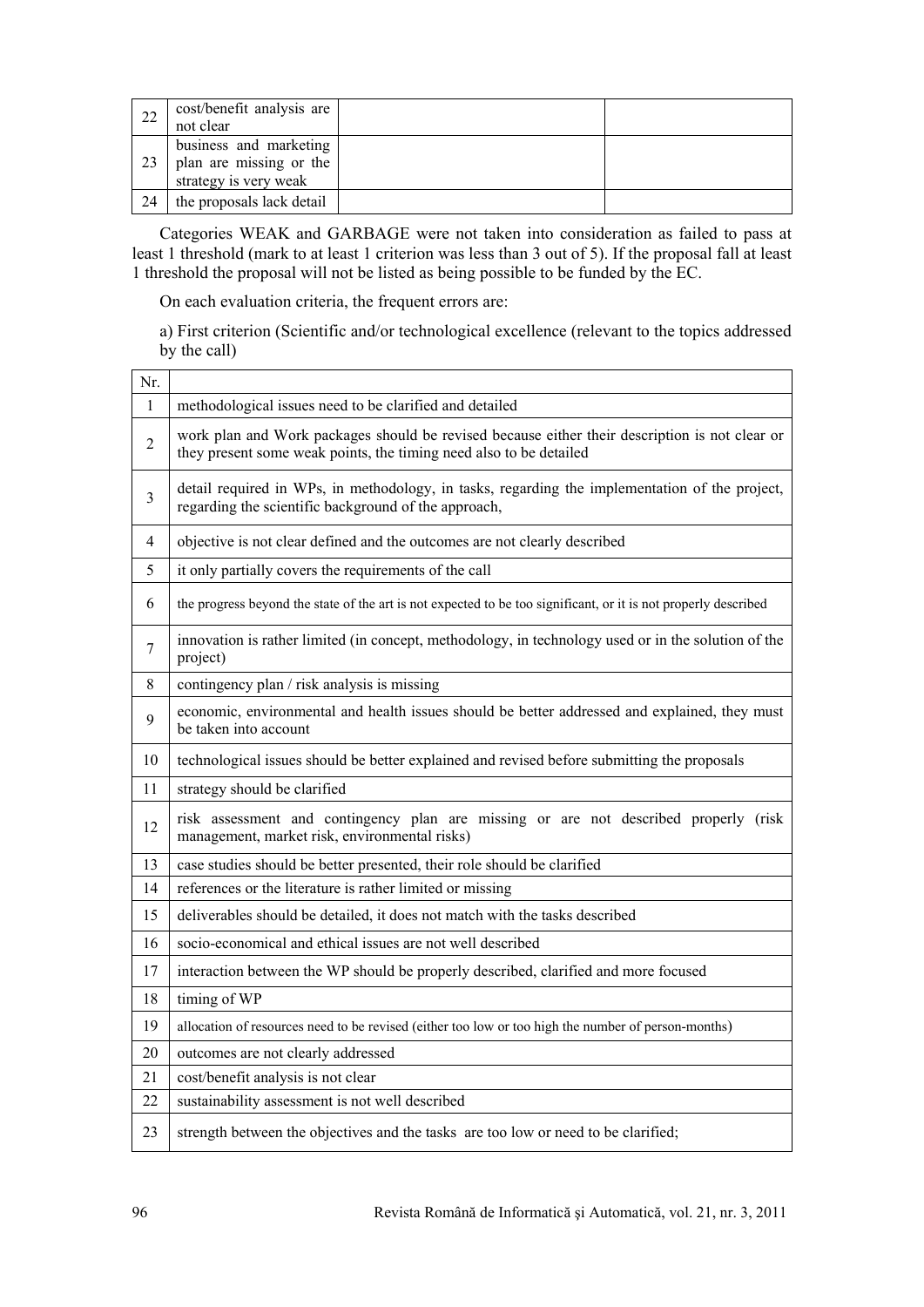| Nr.              |                                                                                                                                                                                                                                                        |  |  |
|------------------|--------------------------------------------------------------------------------------------------------------------------------------------------------------------------------------------------------------------------------------------------------|--|--|
| $\mathbf{1}$     | advisory board is required or the role of this should be clarified or detailed                                                                                                                                                                         |  |  |
| $\overline{2}$   | allocation of the resources need to be revised, justified, detailed; it is often imbalanced and<br>contain some inconsistencies                                                                                                                        |  |  |
| $\mathfrak{Z}$   | budget is often over dimensioned and needs adjustments and to be reduced sometimes; it is also<br>poor described, detailed or not well allocated amongst partners; some amounts need to be shifted<br>between tasks                                    |  |  |
| $\overline{4}$   | consortium could be improved by including few partners from different regions of Europe                                                                                                                                                                |  |  |
| 5                | consortium is unbalanced either geographically or technically; it is either too small or to large;<br>there is concern about the roles identified for some partners within the consortium                                                              |  |  |
| 6                | consortium lacks integration (of the components, of the results)                                                                                                                                                                                       |  |  |
| $\tau$           | deliverables should be revised - they are not timed efficiently, their number Is too high                                                                                                                                                              |  |  |
| 8                | duration of the project need to be revised                                                                                                                                                                                                             |  |  |
| $\boldsymbol{9}$ | information flow between project partners is not uniform                                                                                                                                                                                               |  |  |
| 10               | lack of specialised partners, of expertise and experience                                                                                                                                                                                              |  |  |
| 11               | management costs should be better justified, it is high in many proposals                                                                                                                                                                              |  |  |
| 12               | management structure and procedures has important deficiency; should be also revised since<br>there are projects in which all management tasks are concentrated on one partner; management<br>work package is missing; it is sometimes overcomplicated |  |  |
| 13               | management structure need to be detailed; management work package is missing                                                                                                                                                                           |  |  |
| 14               | no short profiles of individual participants are provided                                                                                                                                                                                              |  |  |
| 15               | objective issues (either too complex explained or too briefly)                                                                                                                                                                                         |  |  |
| 16               | partner's role is not clearly described and also are missing the short profiles of individual participants                                                                                                                                             |  |  |
| $17$             | risk section and the quality control is inadequate, insufficient described or missing (risk<br>management, risk strategy, contingency plan)                                                                                                            |  |  |
| 18               | SME are not sufficiently presented in the consortium                                                                                                                                                                                                   |  |  |
| 19               | specialised partners, of expertise in certain domain and of experience are missing                                                                                                                                                                     |  |  |
| 20               | subcontractor issues (number is too high or their role is not clear defined)                                                                                                                                                                           |  |  |
| 21               | work plan and the work packages issues (structure is unclear, resources are not properly<br>allocated, work packages seems unbalanced; they sometimes need tobe detailed)                                                                              |  |  |

# b)  $2<sup>nd</sup>$  criterion (Quality and efficiency of the implementation and the management)

c) 3rd criterion (Potential impact through the development, dissemination and use of project results)

| Nr.            |                                                                                                                                                           |
|----------------|-----------------------------------------------------------------------------------------------------------------------------------------------------------|
| -1             | communication strategy need to be revised since interaction between modules are not specified<br>properly and more detail is needed                       |
| $\overline{2}$ | contingency plan is either not included or not addressed properly                                                                                         |
| 3              | dissemination plan need to be revised, clarified, detailed or it presents low level of novelty, or the<br>resources for this activity should be increased |
| $\overline{4}$ | end user community is missing or its involvement is not demonstrated                                                                                      |
| 5              | exploitation strategy is very unconvincing                                                                                                                |
| 6              | impact is limited either because of the lack of information provided in the project or because of<br>the methodology used                                 |
| 7              | IPR issue is either missing, vague or weak                                                                                                                |
| 8              | it is sometimes not clear which stakeholders are targeted or their involvment should come at an earlier stage                                             |
| 9              | management need to be revised.                                                                                                                            |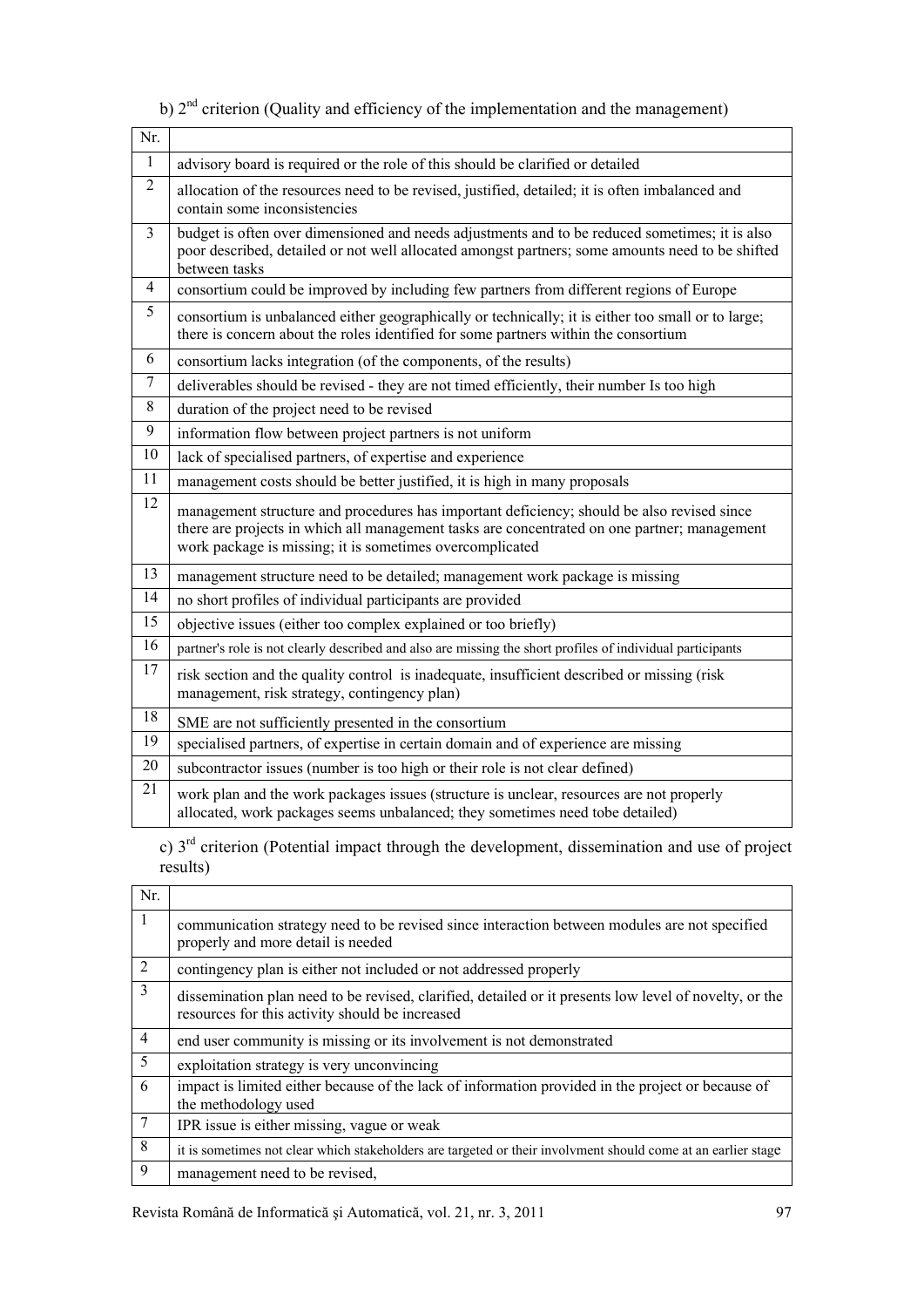| 10 | objectives are not presented in a clear manner and this may limit the expected impact                                   |
|----|-------------------------------------------------------------------------------------------------------------------------|
| 11 | risk section is inadequate, insufficient described or missing (risk management, risk strategy,<br>contingency plan)     |
| 12 | some tasks of the proposal lacks detail, clarity and credibility                                                        |
| 13 | technical, technological and methodological issues need to be detailed                                                  |
| 14 | the risk section is inadequate, insufficient described or missing (risk management, risk strategy,<br>contingency plan) |

## **Theme 3 – ICT (e-health)**

### **Category DELUXE**

|                | $1st$ criterion                                                                                                     | 2 <sup>nd</sup><br>criterion                                                                                         | $3rd$ criterion                                                                                                   |
|----------------|---------------------------------------------------------------------------------------------------------------------|----------------------------------------------------------------------------------------------------------------------|-------------------------------------------------------------------------------------------------------------------|
| 1              | methodology<br>is<br>not<br>detailed                                                                                | mechanism<br>for<br>conflict<br>explicit<br>resolution are not specified                                             | the<br>appointment<br>of<br>a<br>manager<br>project IP<br>is<br>appropriate                                       |
| $\overline{2}$ | detail is lacking on the<br>sensors to be developed                                                                 | the allocation of resources for some<br>WP may need to be reinforced                                                 |                                                                                                                   |
| 3              | data processing aspects<br>insufficiently<br>are<br>explained                                                       | management procedures and the risk<br>mitigations are not convincing enough                                          | quantitative assessment of<br>targeted impacts is not<br>adequately described                                     |
| $\overline{4}$ | the work plan should be<br>more explained regarding<br>the<br>support<br>and<br>contingency mechanisms              | the financial implications of involving a<br>chair of the scientific Board from MIT<br>is not sufficiently explained | the<br>future<br>research<br>directions are not adequate<br>described                                             |
| 5              | the<br>proposed<br>methodology for building<br>the risk assessment model<br>is insufficiently described             | contingency<br>should<br>plan<br>be<br>a<br>considered                                                               | not enough attention is<br>given to the dissemination<br>and exploitation measures.                               |
| 6              | from the medical point<br>of view there is need for<br>better documentation                                         | budget<br>allocation<br>needs<br>some<br>adjustments                                                                 | the<br>proposal<br>is<br>not<br>addressing<br>the<br>opportunities offered by<br>modern<br>dissemination<br>tools |
| 7              | the risk of failure of WP2<br>and the implications on<br>the rest of the project<br>should be considered            | better justification of the equipment<br>cost is needed                                                              | description of IPR aspects<br>is generic.                                                                         |
| 8              | the need for functional<br>MRI evaluations is not<br>convincingly presented                                         | the overall risk and contingency plan is<br>sufficiently presented in<br>not<br>the<br>proposal                      | the exploitation strategy is<br>not sufficiently addressed<br>in the proposal                                     |
| 9              | the current state of the<br>art in DSS and Data<br>Mining is insufficiently<br>presented                            |                                                                                                                      |                                                                                                                   |
| 10             | the integration of WP5<br>within the overall work<br>plan is insufficiently<br>defined in the proposal              |                                                                                                                      |                                                                                                                   |
| 11             | the advance in the state<br>of the<br>art<br>are<br>not<br>targeted<br>at innovative<br>functionality               | the allocation of human resources<br>requires further justification                                                  | adoption<br>the<br>of<br>the<br>standards in the market is<br>questionable                                        |
| 12             | the proposal does not<br>fully<br>present<br>the<br>possible drawbacks and<br>complications<br>of<br>the<br>systems | the scientific track record of individual<br>partners is not sufficiently evidenced                                  | most of deliverables<br>are<br>confidential<br>the<br>dissemination of results is<br>weakened                     |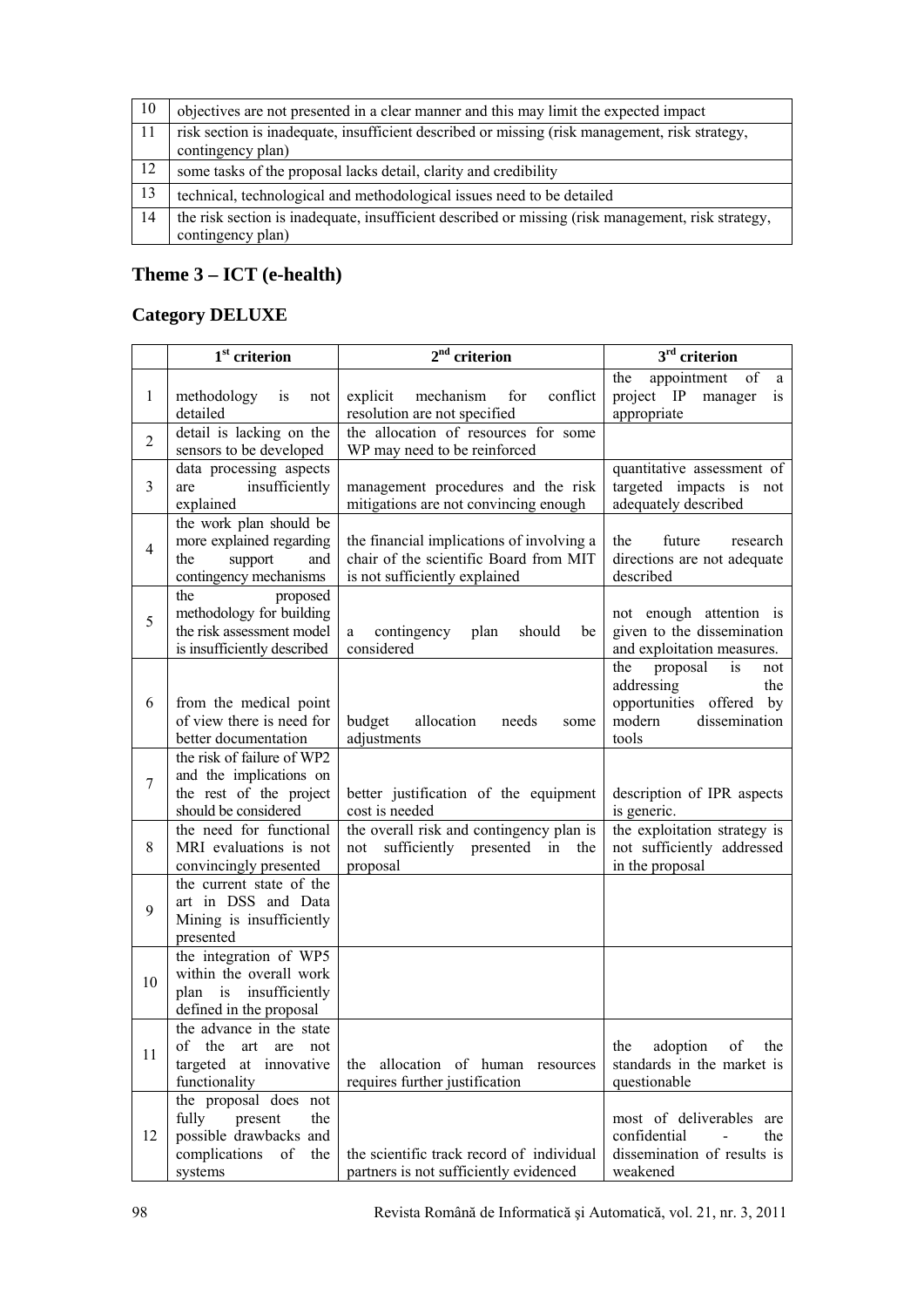| 13 | some software compo-<br>nents are described in a<br>superficial way                                                   |                                                                                                                                           | exploitation<br>plans<br>the<br>should be more elaborated                  |
|----|-----------------------------------------------------------------------------------------------------------------------|-------------------------------------------------------------------------------------------------------------------------------------------|----------------------------------------------------------------------------|
| 14 | sensor technology is not<br>sufficient detailed                                                                       | $\mathbf{1}$<br>does<br>demonstrate<br>partner<br>not<br>sufficient knowledge of prediction and<br>diagnosis                              | there is no evidence of<br>how industrial exploitation<br>will be achieved |
| 15 | the<br>the<br>impact<br>on<br>of<br>the<br>assessment<br>effectiveness is less well<br>described                      | conflict resolution is not sufficiently<br>elaborated                                                                                     | standards are<br>addressed<br>generically                                  |
| 16 | the clinical trials need<br>more concrete details                                                                     | the appropriateness of resources for<br>clinical trials cannot be judged without<br>a more detailed breakdown of costs and<br>patient no. | the proposal is missing<br>target journals                                 |
| 17 | the methodology need<br>more detail                                                                                   | the user-centric design approach needs<br>to be reflected more concretely in the<br>work plan                                             | should<br>the<br>plans<br>be<br>elaborated as the project<br>advances      |
| 18 | work<br>is<br>there<br>no<br>description on develop-<br>of<br>imbatable<br>ment<br>pressure sensors                   | resource allocation is not adequately<br>justified                                                                                        |                                                                            |
| 19 | it needs more detail<br>regarding the rationale<br>for selection of biom-<br>edical parameters and<br>related sensors | operational procedures are not clearly<br>described                                                                                       | exploitation<br>plan<br>need<br>more routes                                |
| 20 |                                                                                                                       | the management resources<br>are not<br>adequate to run the project                                                                        |                                                                            |
| 21 |                                                                                                                       | subcontracting is not justified                                                                                                           |                                                                            |
| 22 | need more detail in the<br>work plan                                                                                  | risk management options are limited                                                                                                       | deliverables<br>many<br>are<br>confidential - is not fully<br>justified    |
| 23 |                                                                                                                       | the budget should be revised                                                                                                              |                                                                            |

### **Category WELLDONE**

|                | 1 <sup>st</sup> Criterion                                        | $2nd$ Criteria                                               | 3 <sup>rd</sup> Criteria                                                                      |
|----------------|------------------------------------------------------------------|--------------------------------------------------------------|-----------------------------------------------------------------------------------------------|
| $\mathbf{1}$   | some areas of the work<br>further<br>need<br>plan<br>description | allocation of resources to research WPs<br>is underestimated | IPR management issues<br>are generic and lack details<br>specific to this proposed<br>project |
| $\overline{2}$ | there are some unclear<br>issues that must be<br>detailed        | contribution to partner 1 is high relative<br>to the others  | it is not clear how the<br>impacts will be delivered                                          |
| 3              | risk analysis is<br>too<br>general                               |                                                              |                                                                                               |
| 4              | there are some unclear<br>issues that must be<br>detailed        | conflict resolution procedures should<br>be more detailed    | exploitable results are not<br>identified                                                     |
| 5              | some WP have some<br>weaknesses                                  | quality and risk management should be<br>more detailed       |                                                                                               |
| 6              | the prototypes come too<br>late in the proposed<br>schedule      | the budget is not sufficiently detailed                      |                                                                                               |
| 7              | some strategies<br>are<br>beyond the state of the<br>art         | involvement of clinical end-users is<br>inadequate           | for<br>quantified<br>impacts<br>exploitation plans are not<br>included                        |
| 8              |                                                                  | some resources cannot be justified                           | partner exploitation plan is<br>not available                                                 |

Revista Română de Informatică şi Automatică, vol. 21, nr. 3, 2011 99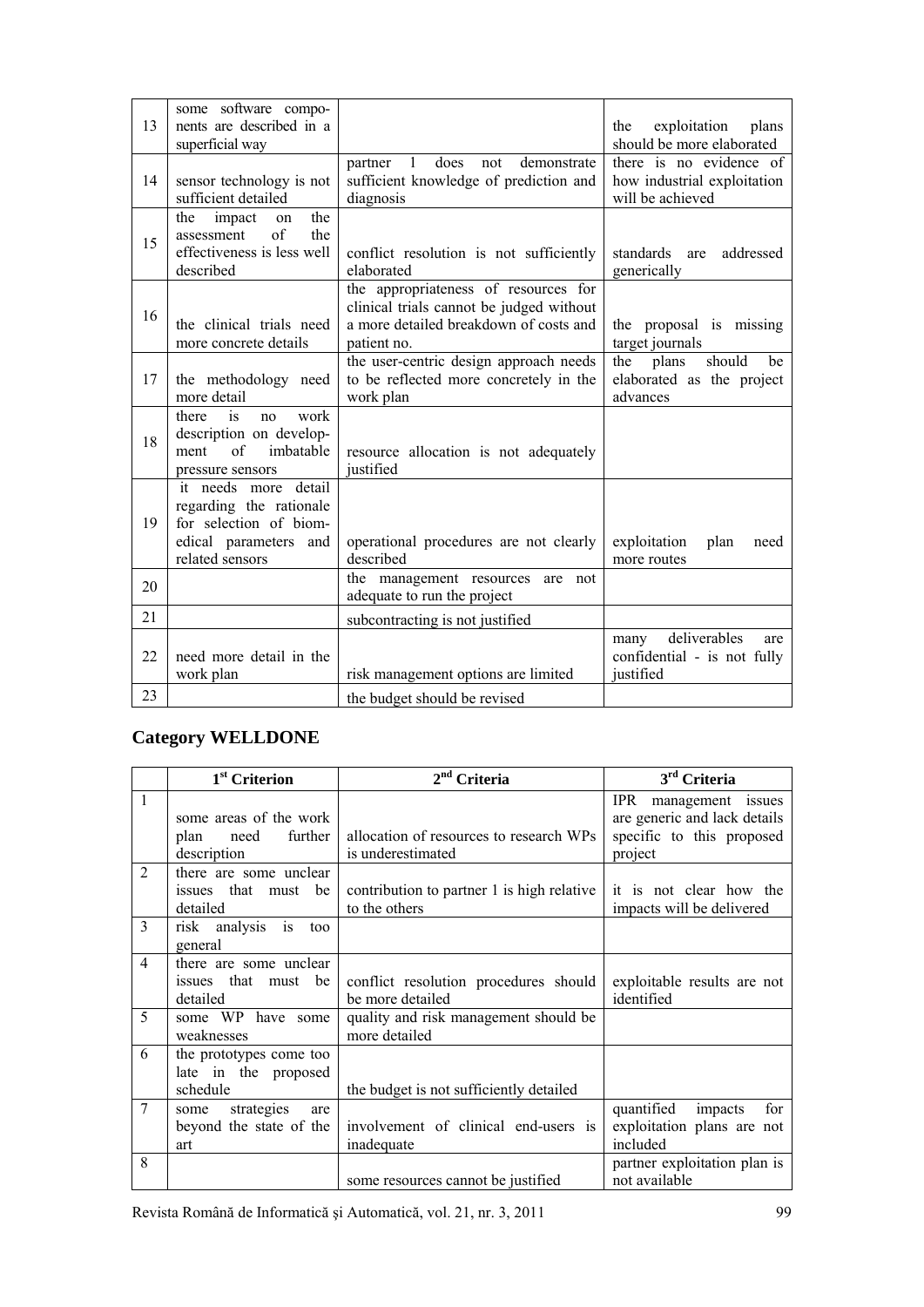| $\overline{9}$ | data analysis should be              | risk handling and conflict resolution are |                             |
|----------------|--------------------------------------|-------------------------------------------|-----------------------------|
|                | more detailed                        | not so well defined in the proposal       | market analysis is missing  |
| 10             | the way of mapping the               |                                           |                             |
|                | WP is not clear                      |                                           |                             |
| 11             | is<br>clear<br>there<br>no           |                                           |                             |
|                | description of which data            |                                           |                             |
|                | will be collected and how            |                                           |                             |
|                | it will be analysed                  |                                           |                             |
| 12             | evident<br>there is no               |                                           |                             |
|                | justification<br>$\mathsf{to}$<br>as |                                           |                             |
|                | whether the validation               |                                           |                             |
|                | proceed<br>with<br>can               |                                           |                             |
|                | without<br>clinical<br>tests         |                                           |                             |
|                | first<br>through<br>going            |                                           |                             |
|                | animal tests                         |                                           |                             |
| 13             |                                      |                                           | preliminary market info on  |
|                |                                      |                                           | closed-loop systems for     |
|                | some methods cannot be               | some of the proposed contingency          | diabetes is not included in |
|                | quantified                           | plans could be more concrete              | the proposal                |
| 14             | some WP do not involve               | besides<br>justification<br>of resources  |                             |
|                | some key partners                    | personnel costs need more detail          |                             |
| 15             |                                      |                                           | the education aspect<br>in  |
|                | objectives<br>the<br>are             | project management procedures do not      | is<br>dissemination<br>not  |
|                | insufficiently described             | provide detail                            | sufficiently addressed      |
| 16             | the S/T methodology                  | is<br>effort for project management       |                             |
|                | has some weaknesses                  | underestimated                            |                             |
| 17             | the clinical evaluation is           |                                           |                             |
|                | not convincingly                     | it is not clear how the contributions     |                             |
|                | presented                            | from some stakeholders will be covered    |                             |
| 18             |                                      | the allocation of some resources is not   |                             |
|                |                                      | sufficiently justified                    |                             |

# **Category GOOD**

|                | 1st criterion                                                                                    | $2nd$ criterion                                                     | 3 <sup>rd</sup> criterion                                                                                                                                           |
|----------------|--------------------------------------------------------------------------------------------------|---------------------------------------------------------------------|---------------------------------------------------------------------------------------------------------------------------------------------------------------------|
| 1              | does not provide<br>it<br>adequate info about the<br>relevance<br>of<br>data<br>obtained<br>from |                                                                     |                                                                                                                                                                     |
|                | monitoring<br>and<br>integrated devices                                                          | not all roles are appropriately defined                             | the impact is compromised                                                                                                                                           |
| $\overline{2}$ | some areas are not fully<br>described in the state-<br>of-the-art                                | mitigation and contingency plans are not<br>always sufficient       | the economic benefits have<br>not been fully described                                                                                                              |
| $\overline{3}$ | the methodology is too<br>generic                                                                |                                                                     | dissemination is poor                                                                                                                                               |
| $\overline{4}$ | associated<br>the<br>work<br>plan lacks details of the<br>process                                |                                                                     | no appropriate exploitation<br>plan is presented                                                                                                                    |
| 5              | it is not clear how some<br>aspects are addressed                                                | quality management is not sufficiently<br>addressed                 | proposal does<br>the<br>not<br>describe concretely how it<br>will contribute to the other<br>areas of expected impact<br>specific<br>to<br>objective<br>ICT2009.5.1 |
| 6              | risk<br>assessment<br><i>is</i><br>insufficiently addressed                                      | the amount of effort allocated for WP5<br>is not properly justified | exploitation potential is too<br>optimistic                                                                                                                         |
| $\overline{7}$ | specific technical<br>no<br>identified<br>risks were                                             |                                                                     | few<br>resources<br>are<br>a<br>allocated to the SMEs for                                                                                                           |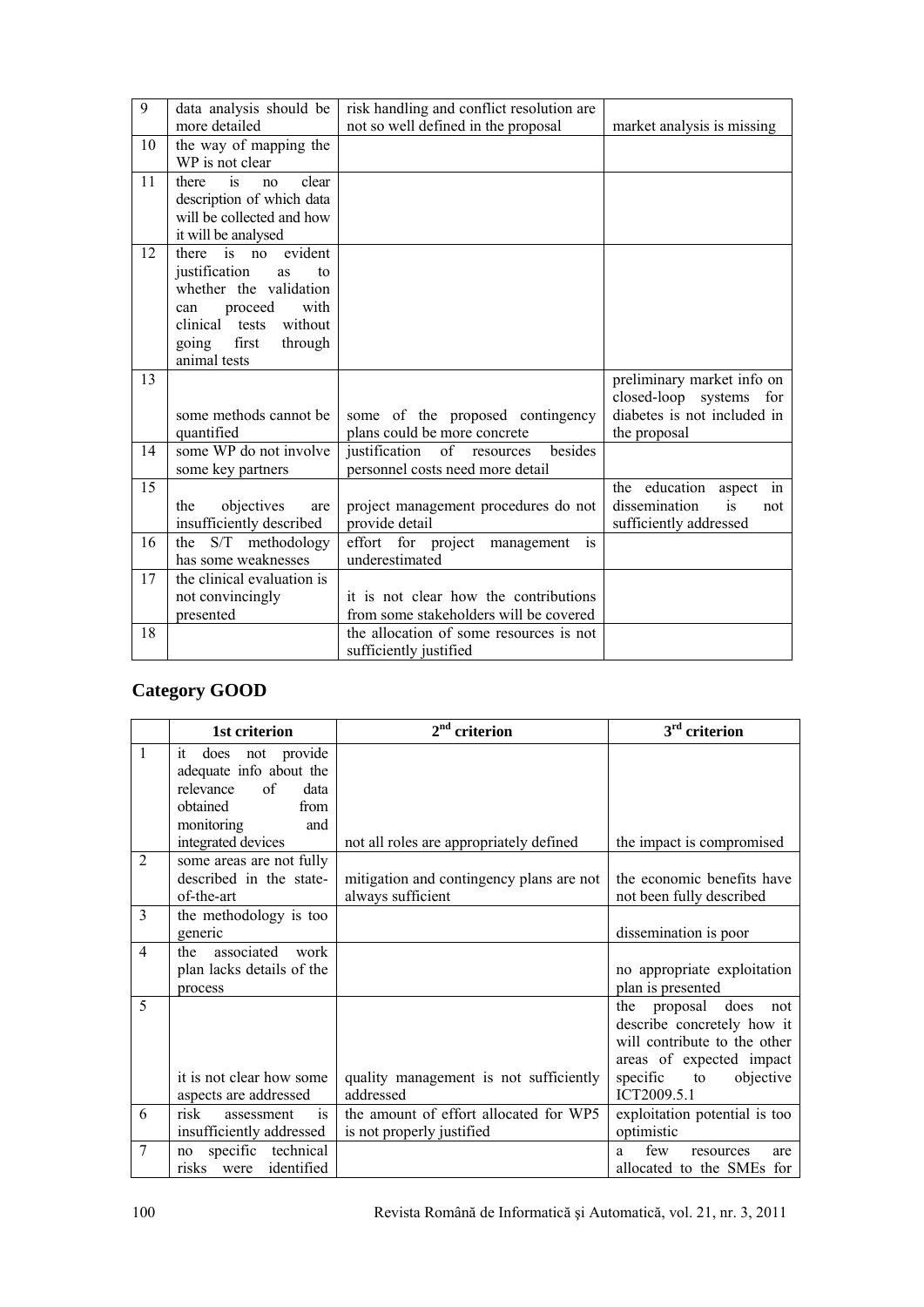|    | and no mitigation plans               |                                             | exploitation tasks.                           |
|----|---------------------------------------|---------------------------------------------|-----------------------------------------------|
|    | were provided                         |                                             |                                               |
| 8  | it does not provide                   |                                             |                                               |
|    | sufficient description of             |                                             |                                               |
|    | the advancements with                 |                                             |                                               |
|    | respect<br>existing<br>to<br>projects | the risk analysis is very generic           | no real exploitable results<br>are identified |
| 9  |                                       | description<br>of<br>PMO's<br>the<br>the    |                                               |
|    | the use cases approach                | professional experience<br>does<br>not      | there is no exploitation plan                 |
|    | is<br>insufficiently                  | mention specific project management         | as a deliverable at the end                   |
|    | described                             | capabilities                                | of the proposed project                       |
| 10 | the methodology is not                |                                             |                                               |
|    | clearly described<br>in               |                                             |                                               |
|    | some activities                       |                                             |                                               |
| 11 | some key deliverables                 |                                             |                                               |
|    | are missing                           |                                             |                                               |
| 12 | integration<br>of<br>the              |                                             |                                               |
|    | different modules of the              |                                             |                                               |
|    | platform is poorly                    |                                             |                                               |
|    | addressed                             |                                             |                                               |
| 13 |                                       |                                             | lacks<br>it<br>concrete                       |
|    | the proposal is too                   |                                             | commitment and specific                       |
|    | generic, often repetitive             | the WP are not adequately elaborated        | concrete plans                                |
| 14 | it is lacking<br>in                   |                                             |                                               |
|    | specificity                           | subcontracting is not justified             |                                               |
| 15 | there is a gap between                |                                             |                                               |
|    | the methodology and                   |                                             |                                               |
|    | output of<br>the<br>the               |                                             |                                               |
|    | objectives                            |                                             |                                               |
| 16 | the feasibility of the                |                                             |                                               |
|    | innovation within the                 |                                             |                                               |
|    | of<br>timescale<br>the                |                                             |                                               |
|    | proposal is<br>not                    |                                             |                                               |
|    | adequately                            | conflict resolution is described too        | medical<br>impact<br>the<br>1S                |
| 17 | demonstrated                          | briefly                                     | unconvincing<br>elements related to a cost    |
|    | risk analysis is weak                 | risk management is weakly described         | analysis or are lacking                       |
| 18 | of                                    |                                             |                                               |
|    | accuracy<br>is<br>measurement<br>not  | some subcontracting costs are not           |                                               |
|    | discussed in depth                    | adequately explained                        |                                               |
| 19 | interoperability is not               |                                             |                                               |
|    | adequately considered                 | equipment costs are not convincing          |                                               |
| 20 | demonstration activities              |                                             |                                               |
|    | should<br>be<br>more                  |                                             |                                               |
|    | explicitly included in                | resource estimation for some partners is    |                                               |
|    | the work plan                         | not adequately justified                    |                                               |
| 21 | selected<br>sample<br>the             | all WP leaders<br>not<br>have<br>proven     |                                               |
|    | sizes are not clearly                 | experience in technical management of       | the exploitation plan fails to                |
|    | justified                             | collaborative work                          | describe targets                              |
| 22 | it does not address one               |                                             |                                               |
|    | requirement of the call               | subcontracting is not justified             | exploitation plan is generic                  |
| 23 | the<br>project<br>is                  |                                             |                                               |
|    | insufficiently focused                |                                             |                                               |
|    | on the requirements of                | the<br>management<br>structure<br>1S<br>too | the potential impact of                       |
| 24 | the call<br>it is lacking information | complex                                     | individual person is weak                     |
|    | on the state of the art               |                                             |                                               |
|    | for using standards for               |                                             | the<br>dissemination<br>and                   |
|    | collecting data from                  | it lacks<br>directly relevant industrial    | exploitation plan are too                     |
|    | patients                              | partners                                    | generic                                       |
|    |                                       |                                             |                                               |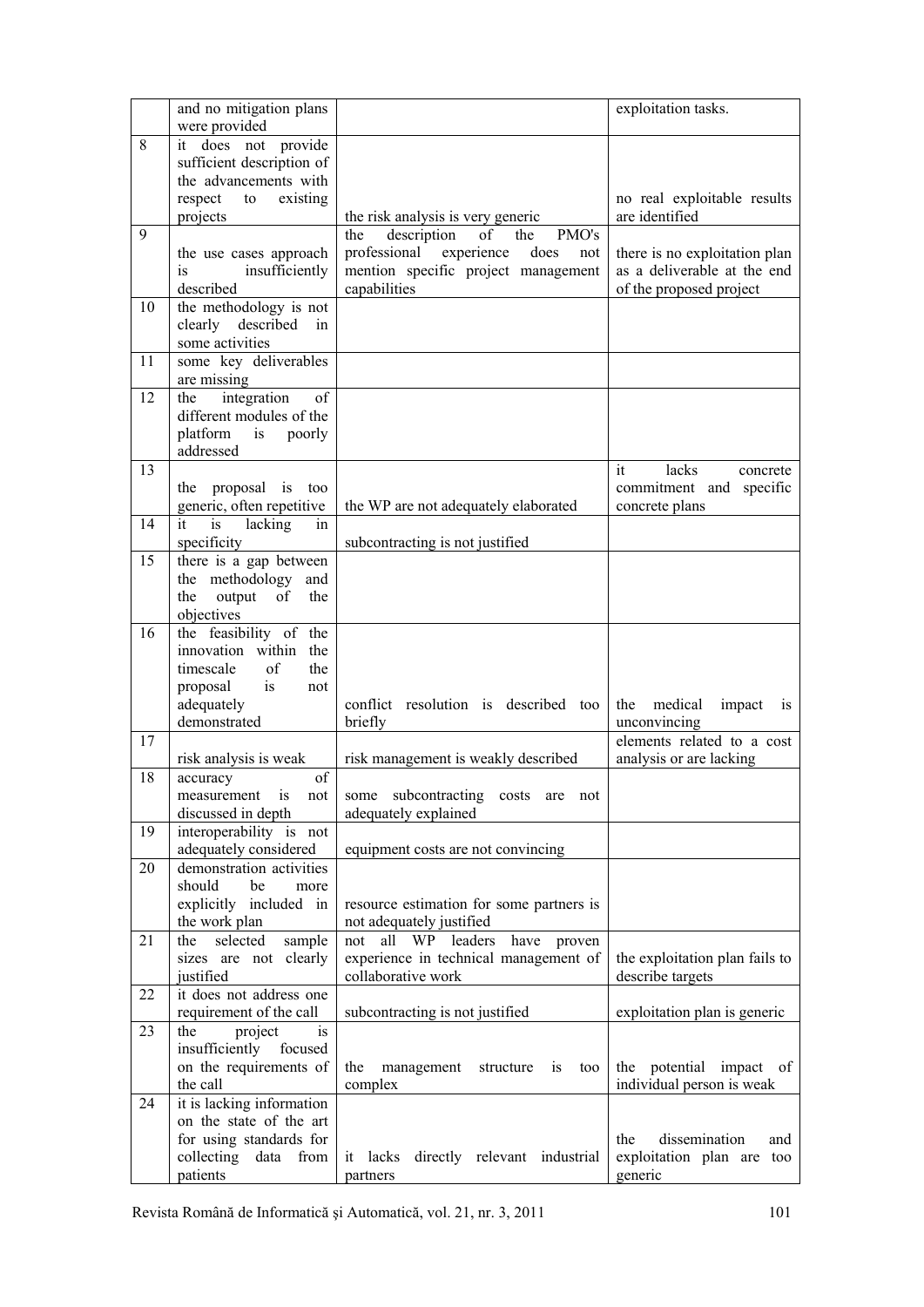| 25  | the work plan do not                             |                                                               |                             |
|-----|--------------------------------------------------|---------------------------------------------------------------|-----------------------------|
|     |                                                  | adequately address all it lacks info on how the resources are | consideration of IPR is too |
|     | concepts and objectives   calculated for each WP |                                                               | generic to be convincing    |
| -26 | the lack of in human in-                         |                                                               |                             |
|     | trials in the<br>vivo                            |                                                               |                             |
|     | is<br>timescale<br>a l                           | there is no<br>sufficiently<br>strong                         |                             |
|     | significant weakness                             | management line for clinical activities                       |                             |

# **Category MEDIUM**

|                | 1 <sup>st</sup> Criterion              | $2^{\rm nd}$ criterion                   | $3rd$ criterion                |
|----------------|----------------------------------------|------------------------------------------|--------------------------------|
|                | scientific<br>the                      |                                          | the impact on European         |
|                | objectives<br>show                     | data acquisition is missing from the     | medical industry is only       |
| 1              | limited innovation                     | consortium                               | marginal                       |
|                | the target patients are                |                                          | impact on interoperability     |
| 2              | not clearly identified                 |                                          | is limited                     |
|                |                                        |                                          | a description of the market    |
|                | scientific<br>few                      |                                          | and the target customer        |
| 3              | references given<br>the advance in the |                                          | organizations is missing       |
|                | state of the art is                    |                                          |                                |
| 4              | limited                                |                                          |                                |
|                | methodology is not                     |                                          |                                |
| 5              | detailed                               |                                          |                                |
|                |                                        | the quality of clinical participants was |                                |
|                | the concept is broadly                 | not fully evidenced with appropriate     | the way to reach the goal is   |
| 6              | in scope of the call                   | references                               | generic and not convincing     |
| $\overline{7}$ | it lacks a lot of details              | the resources should be revised          |                                |
|                | closed-loop<br>the                     |                                          |                                |
|                | is<br>approach<br>not                  |                                          |                                |
| 8              | addressed adequately                   |                                          |                                |
|                | the state of the art is                |                                          |                                |
| 9              | described briefly                      |                                          |                                |
|                | methodology is not                     |                                          |                                |
| 10             | detailed<br>integrated<br>risk         |                                          |                                |
|                | assessment model was                   |                                          |                                |
| 11             | neglected                              |                                          |                                |
|                |                                        |                                          | insufficient<br>there<br>is    |
|                | it does not provide                    |                                          | quantitative<br>analysis<br>to |
|                | sufficient<br>scientific               |                                          | provide<br>convincing          |
| 12             | evidence                               |                                          | evidence                       |
|                | it does not provide a                  |                                          |                                |
|                | detailed description of                |                                          |                                |
|                | the current state of the               |                                          | there is a lack of detail on   |
| 13             | art in technical areas                 |                                          | specific exploitation plans    |
|                | state of the art contains              |                                          |                                |
| 14             | a lack of clarity in                   |                                          |                                |
|                | various areas<br>provides<br>it        |                                          |                                |
|                | a<br>segmented                         |                                          |                                |
|                | methodology<br>and                     |                                          |                                |
|                | introduce<br>risk<br>of                |                                          |                                |
|                | success of the project                 |                                          |                                |
| 15             | detail is missing                      |                                          |                                |
|                | the description of the                 |                                          |                                |
|                | baseline for the project               | technical risks should have been more    |                                |
| 17             | is insufficient                        | detailed                                 |                                |
| 18             | the WP descriptions                    | the resources are underestimated         |                                |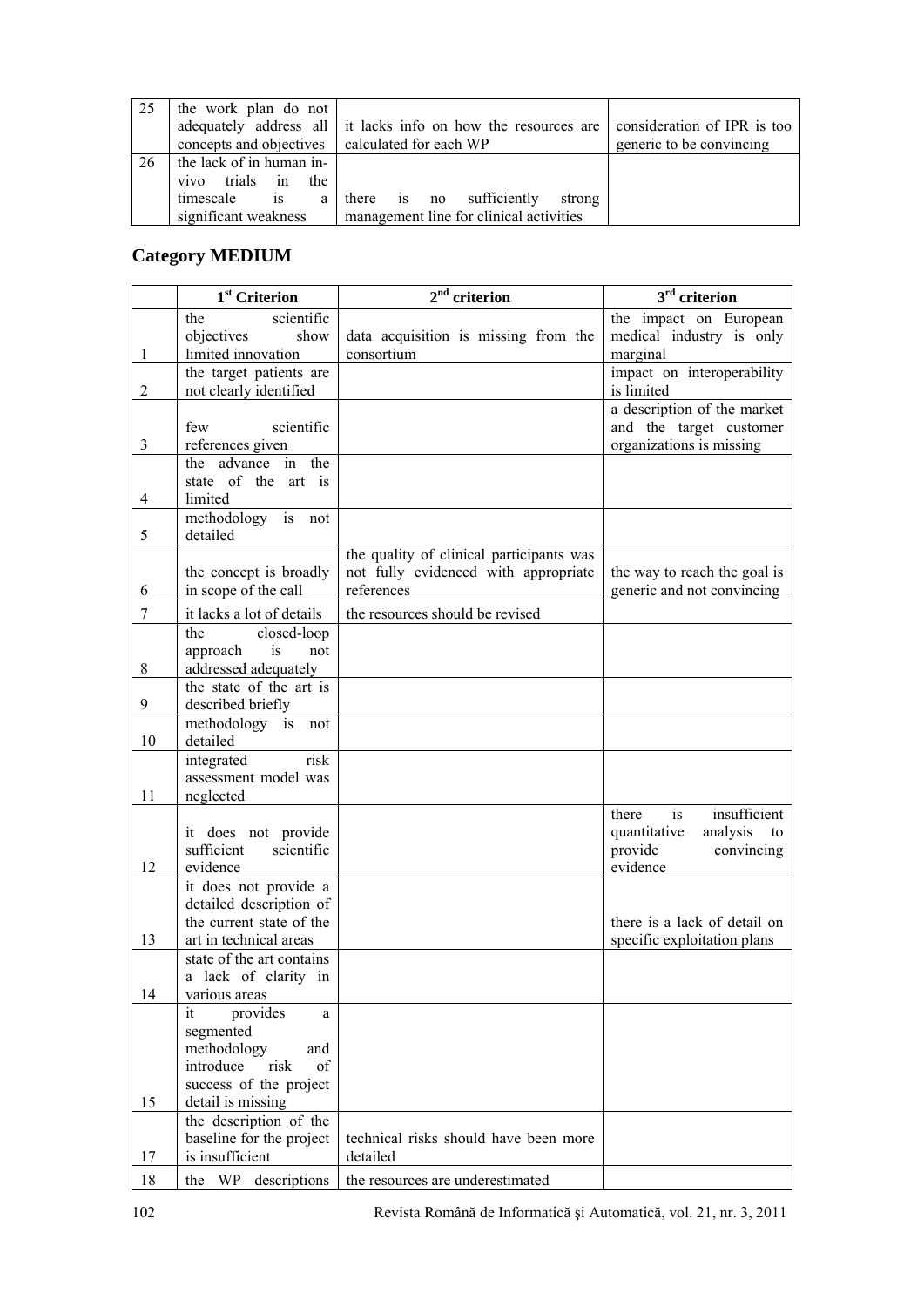|                | are partly repetitive                                                                                                                                                                                                                  |                                                                         |                                                                                                                     |
|----------------|----------------------------------------------------------------------------------------------------------------------------------------------------------------------------------------------------------------------------------------|-------------------------------------------------------------------------|---------------------------------------------------------------------------------------------------------------------|
|                | the<br>information                                                                                                                                                                                                                     |                                                                         |                                                                                                                     |
|                | provided<br>is<br>less                                                                                                                                                                                                                 |                                                                         |                                                                                                                     |
| 19             | concise<br>regulatory issues are                                                                                                                                                                                                       |                                                                         |                                                                                                                     |
| 20             | poorly addressed                                                                                                                                                                                                                       |                                                                         |                                                                                                                     |
|                | the proposal does not                                                                                                                                                                                                                  |                                                                         |                                                                                                                     |
|                | convincingly describe                                                                                                                                                                                                                  |                                                                         | the<br>proposal<br>fails<br>to                                                                                      |
|                | how<br>the<br>progress                                                                                                                                                                                                                 | the conflict resolution procedure and                                   | that<br>the<br>convince                                                                                             |
|                | beyond the state of the                                                                                                                                                                                                                | the quality management procedures are                                   | will<br>implementation                                                                                              |
| 21             | art will be achieved                                                                                                                                                                                                                   | not sufficiently addressed                                              | achieve the impact                                                                                                  |
|                | the<br>overall<br>is<br>methodology<br>not                                                                                                                                                                                             |                                                                         |                                                                                                                     |
|                | convincingly                                                                                                                                                                                                                           | the project coordinator is not clearly                                  | target<br>groups<br>are<br>not                                                                                      |
| 22             | presented                                                                                                                                                                                                                              | identified in the proposal                                              | sufficiently described                                                                                              |
|                | the work plan lacks                                                                                                                                                                                                                    | the risk contingency plan is not                                        | there is no clear global                                                                                            |
| 23             | specificity                                                                                                                                                                                                                            | convincing                                                              | exploitation plan                                                                                                   |
|                | do<br>some WP<br>not<br>sufficient                                                                                                                                                                                                     |                                                                         |                                                                                                                     |
| 24             | provide<br>description                                                                                                                                                                                                                 | the purchase of equipment is not<br>sufficiently justified              |                                                                                                                     |
|                |                                                                                                                                                                                                                                        | focus<br>the<br>technical<br>leaves                                     | potential routes to market                                                                                          |
|                | the concept is broadly                                                                                                                                                                                                                 | dissemination and exploitation with a                                   | and outline business plans                                                                                          |
| 25             | in scope of the call                                                                                                                                                                                                                   | very restricted role                                                    | would have been desirable                                                                                           |
|                |                                                                                                                                                                                                                                        | allocation of resources<br>the<br>seems                                 |                                                                                                                     |
| 26             | the state of the art is<br>described briefly                                                                                                                                                                                           | insufficient for dissemination<br>and<br>exploitation activities        |                                                                                                                     |
|                | ICT support tools are                                                                                                                                                                                                                  |                                                                         |                                                                                                                     |
| 27             | insufficient described                                                                                                                                                                                                                 |                                                                         |                                                                                                                     |
|                | in light of complexity                                                                                                                                                                                                                 |                                                                         |                                                                                                                     |
|                | of the project more                                                                                                                                                                                                                    |                                                                         |                                                                                                                     |
| 28             | detail is necessary<br>accuracy of the lithium                                                                                                                                                                                         |                                                                         |                                                                                                                     |
|                | measurement device is                                                                                                                                                                                                                  | issues concerning conflict resolution                                   |                                                                                                                     |
|                | sufficiently<br>not                                                                                                                                                                                                                    | procedures<br>and<br>$\rm IP$<br>management                             | the dissemination plan is                                                                                           |
| 29             | convincing                                                                                                                                                                                                                             | procedures are insufficiently described                                 | described in general terms                                                                                          |
|                | the methodology of                                                                                                                                                                                                                     |                                                                         |                                                                                                                     |
| 30             | WP6 is not sufficiently<br>described                                                                                                                                                                                                   | no SME involved                                                         |                                                                                                                     |
|                | the methodology for long                                                                                                                                                                                                               |                                                                         |                                                                                                                     |
|                | term monitoring and data                                                                                                                                                                                                               |                                                                         |                                                                                                                     |
| 31             | acquisition<br>is<br>not<br>adequately described                                                                                                                                                                                       |                                                                         |                                                                                                                     |
|                |                                                                                                                                                                                                                                        |                                                                         | the impact is dependent on                                                                                          |
|                | the progress beyond                                                                                                                                                                                                                    |                                                                         | general<br>widespread<br>use                                                                                        |
|                |                                                                                                                                                                                                                                        |                                                                         | the<br>among<br>concerned                                                                                           |
|                |                                                                                                                                                                                                                                        |                                                                         |                                                                                                                     |
|                |                                                                                                                                                                                                                                        |                                                                         |                                                                                                                     |
| 33             | and unrealistic                                                                                                                                                                                                                        |                                                                         | addresses the impact                                                                                                |
|                | S/T methodology is                                                                                                                                                                                                                     |                                                                         |                                                                                                                     |
|                |                                                                                                                                                                                                                                        |                                                                         |                                                                                                                     |
|                |                                                                                                                                                                                                                                        |                                                                         |                                                                                                                     |
|                |                                                                                                                                                                                                                                        |                                                                         |                                                                                                                     |
|                | of<br>treatment<br>lacks                                                                                                                                                                                                               |                                                                         |                                                                                                                     |
| 35             | evidence                                                                                                                                                                                                                               |                                                                         |                                                                                                                     |
|                | there<br>clear<br>is.<br>no                                                                                                                                                                                                            |                                                                         |                                                                                                                     |
|                |                                                                                                                                                                                                                                        |                                                                         |                                                                                                                     |
|                |                                                                                                                                                                                                                                        |                                                                         |                                                                                                                     |
| 32<br>34<br>36 | the state of the art is<br>not presented<br>it is very questionable<br>described in general<br>details<br>terms,<br>are<br>lacking<br>the proposed method<br>evidence<br>that<br>the<br>system is implemented<br>either by hardware or | the<br>management<br>structure<br>$\overline{1}$<br>not<br>satisfactory | population<br>it is not clear if the IPR<br>fully<br>management<br>dissemination is<br>generic<br>and lacks details |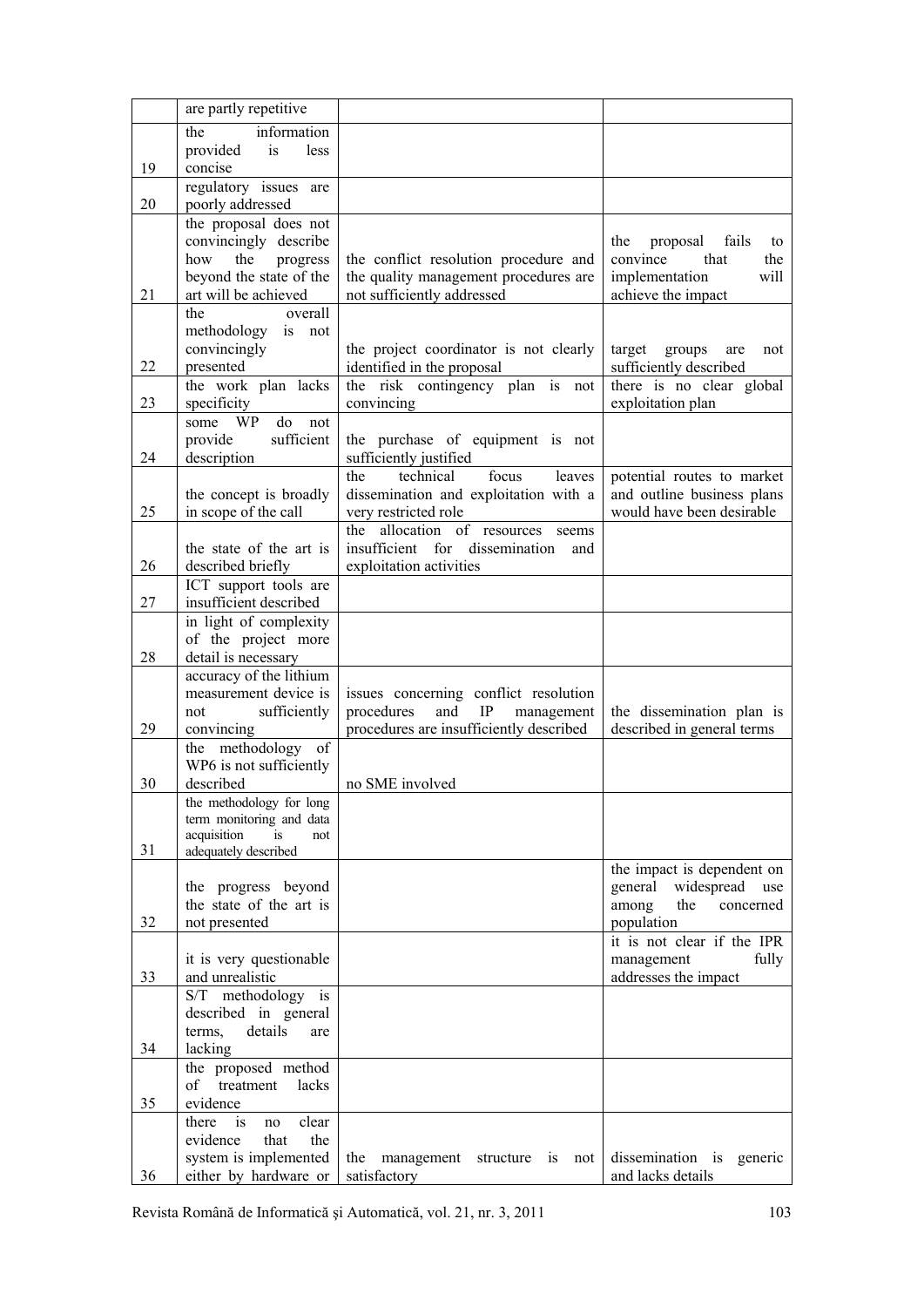|    | medical intervention                            |                                                                  |                                                      |
|----|-------------------------------------------------|------------------------------------------------------------------|------------------------------------------------------|
|    | significant                                     |                                                                  |                                                      |
|    | shortcomings<br>to                              |                                                                  |                                                      |
|    | development<br>of                               | management procedures and the risk                               |                                                      |
| 37 | complete systems                                | mitigations are not convincing enough                            |                                                      |
|    | insufficient detail<br>is                       |                                                                  | the dissemination activities                         |
| 38 | given on<br>how<br>to<br>implement the project  | the management structure is inadequate<br>for such a big project | are planned and described<br>at a very general level |
|    |                                                 | the risk analysis and contingency plan                           |                                                      |
|    | the work plan lacks                             | are not tailored to the actual challenges                        | the exploitation plans are                           |
| 39 | detail                                          | of the proposal                                                  | not clearly pointed out                              |
|    | <b>DOW</b><br>lacks<br>the                      |                                                                  |                                                      |
|    | division of<br>explicit                         | budget specification is insufficient for                         |                                                      |
| 40 | work                                            | such a project                                                   |                                                      |
|    | the clinical aspects are                        |                                                                  |                                                      |
|    | sufficiently<br>not                             | the conflict resolution procedure is not                         | the impact is rather generic                         |
| 41 | addressed<br>should<br>be<br>the WP             | sufficiently addressed                                           | described                                            |
| 42 | more descriptive                                | the consortium is imbalanced                                     |                                                      |
|    | there is insufficient                           |                                                                  |                                                      |
|    | consideration given to                          | the role of SMEs is not sufficiently                             |                                                      |
| 43 | clinical aspects                                | described                                                        |                                                      |
|    | it is too generic in its                        |                                                                  |                                                      |
|    | approach to<br>health                           |                                                                  | the impact is described in                           |
| 44 | problems                                        | conflict resolution is not addressed                             | very general terms                                   |
|    |                                                 |                                                                  | exploitation plan is not<br>described<br>sufficient  |
| 45 | the<br>proposed<br>methodology is weak          | the subcontracting cost is low                                   | in<br>detail                                         |
|    | it needs more detail                            |                                                                  |                                                      |
|    | regarding<br>technical                          |                                                                  |                                                      |
| 46 | and social part                                 | contingency plan needs detail                                    |                                                      |
|    |                                                 |                                                                  | the dissemination strategy                           |
|    | the concept is not                              | practical arrangements for peer review                           | does not sufficiently target                         |
| 47 | clearly substantiated in<br>the work plan       | of deliverables are not sufficiently<br>identified               | the wider and influential<br>audiences needed        |
|    | the state of the art is weak                    | the reasons for subcontracting are not                           | the exploitation do not                              |
| 48 | in some technical areas                         | sufficiently clear                                               | adopt common objectives                              |
|    | innovative<br>the                               |                                                                  |                                                      |
|    | contribution<br>is<br>not                       | there are inconsistencies between WP,                            |                                                      |
| 49 | convincing                                      | partner roles and efforts assigned                               |                                                      |
|    | the timing sequence is                          |                                                                  |                                                      |
|    | not consistent with the                         |                                                                  |                                                      |
| 50 | activities in the work                          |                                                                  |                                                      |
|    | plan<br>some methods needs                      | some costs need to be more detailed                              |                                                      |
| 51 | to be more detailed                             |                                                                  |                                                      |
|    | risks<br>the<br>are<br>not                      |                                                                  |                                                      |
| 52 | sufficiently developed                          |                                                                  |                                                      |
|    | the project approach is                         |                                                                  | the<br>impact<br>cannot<br>be                        |
| 53 | too generic                                     | risk analysis is not satisfactory                                | quantified or evaluated                              |
|    | the description of the                          |                                                                  |                                                      |
|    | objective<br>knowledge<br>representation<br>and |                                                                  |                                                      |
|    | cognitive architectures                         |                                                                  | dissemination<br>poorly<br>is                        |
| 54 | is unclear                                      | there are no contingency plans                                   | explained                                            |
|    | the project proposal                            |                                                                  |                                                      |
|    | needs to be described                           | the individual technical competences                             | the exploitation plan is                             |
| 55 | in more detail                                  | are not sufficiently proved                                      | insufficient                                         |
|    | the project proposal                            | the relative high indirect costs is not                          | the IP expected result from                          |
| 56 | only partially reflects                         | well explained                                                   | the project are not clearly                          |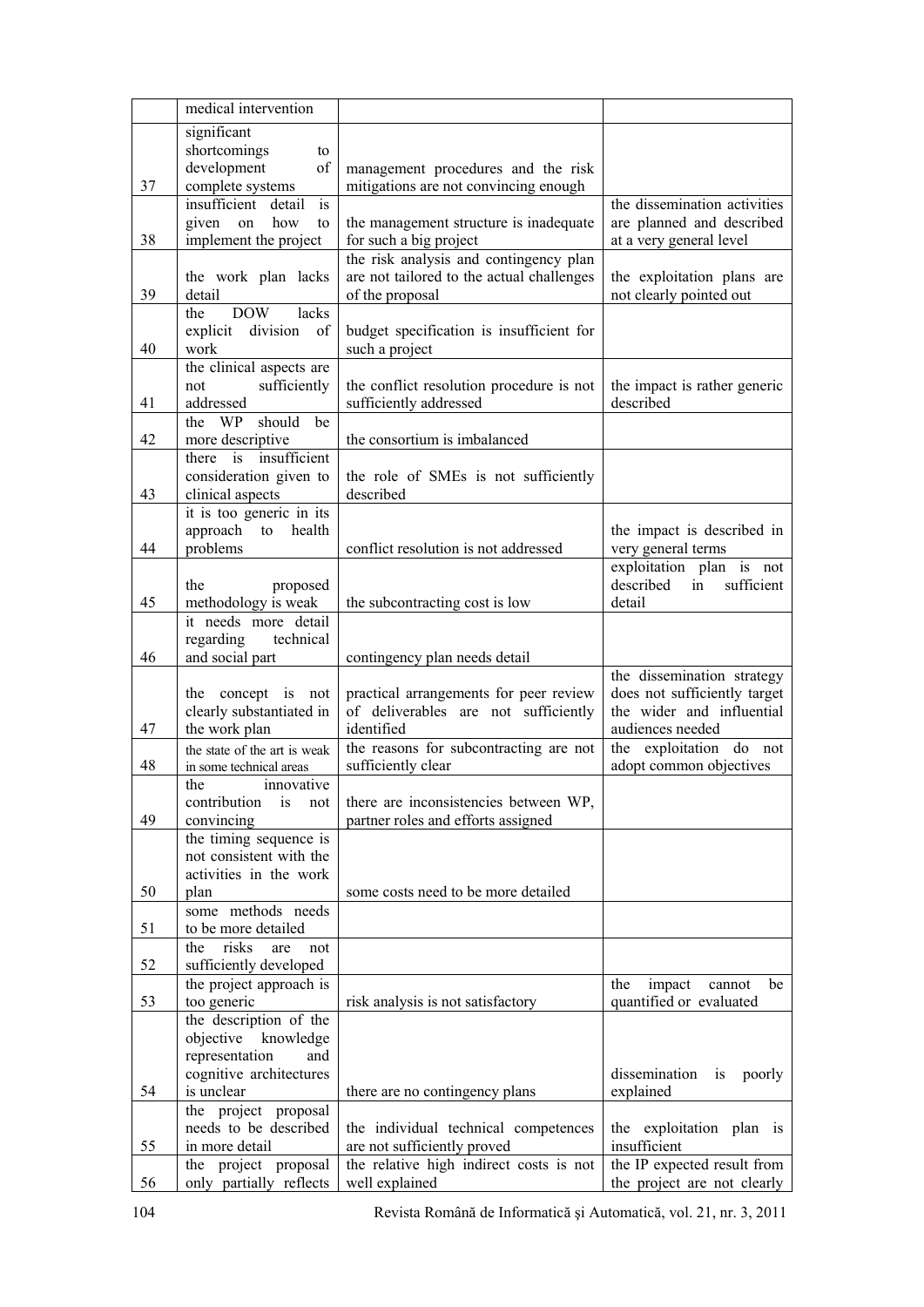|    | to the objectives                                   |                                                   | defined<br>and<br>lacking                                    |
|----|-----------------------------------------------------|---------------------------------------------------|--------------------------------------------------------------|
|    |                                                     |                                                   | decisions<br>important<br>on                                 |
|    |                                                     |                                                   | property sharing                                             |
|    |                                                     |                                                   | the impact statement is                                      |
|    | the<br>scientific                                   |                                                   | generic and is not aligned                                   |
|    | objectives<br>are<br>not                            |                                                   | with the content of the                                      |
| 57 | succinct                                            | no proper risk management is given                | proposal                                                     |
|    | the coverage of sensors<br>and ICT components is    |                                                   | the results to be exploited<br>are not clearly identified at |
| 58 | inadequate                                          | conflict resolution process are limited           | this stage                                                   |
|    | existing R&D should                                 | the experience of one partner is not              |                                                              |
| 59 | be more detailed                                    | demonstrated in the proposal                      |                                                              |
|    | methodology is<br>not                               | there is no proper justification of               |                                                              |
| 60 | clearly described                                   | subcontracting and other direct costs             |                                                              |
|    | some technical<br>and                               |                                                   |                                                              |
|    | clinical concepts are                               |                                                   |                                                              |
| 61 | poorly described                                    |                                                   |                                                              |
|    | technical innovation is                             |                                                   | the dissemination plan is                                    |
|    | insuf-<br>limited<br>and                            | management structure is insufficiently            | not sufficiently targeted to                                 |
| 62 | ficiently described                                 | addressed                                         | achieve maximum impact                                       |
|    | a detailed description<br>of some WP is missing     |                                                   |                                                              |
| 63 |                                                     | the diagram of all structures is missing          |                                                              |
| 64 |                                                     | budget for demo activities is missing             |                                                              |
|    |                                                     |                                                   | it fails to demonstrate the                                  |
|    | the overall concept is                              |                                                   | impacts<br>the<br>could<br>be                                |
| 65 | inadequately explained<br>roles<br>of<br>the<br>the | the role of partner 2 is not clear                | achieved                                                     |
|    | components and the                                  |                                                   |                                                              |
|    | functionalities of the                              |                                                   | the figures provided in the                                  |
|    | system<br>not<br>are                                | for<br>the<br>need<br>subcontractors<br>is        | business<br>plan<br>are<br>not                               |
| 66 | sufficiently explained                              | superficially explained                           | convincingly substantiated                                   |
|    | the current state of the                            |                                                   |                                                              |
|    | art is not adequately                               | the resource allocation needs further             |                                                              |
| 67 | addressed                                           | clarification                                     |                                                              |
|    | the methodology and                                 |                                                   |                                                              |
|    | the work plan are not                               |                                                   |                                                              |
| 68 | sufficiently described                              |                                                   |                                                              |
|    | the WP lacks important<br>information regarding     |                                                   |                                                              |
| 69 | methodo-logy                                        |                                                   |                                                              |
|    | it<br>does<br>not                                   |                                                   |                                                              |
|    | convincingly meet the                               | the identification of actual risks, their         |                                                              |
|    | requirements of the                                 | impact and the approach to mitigation             |                                                              |
| 70 | call                                                | them are not addressed                            | the impact is limited                                        |
|    | the working hypothesis                              |                                                   |                                                              |
|    | for<br>the<br>proposed                              |                                                   |                                                              |
|    | development<br>is<br>not                            | leader<br>of<br>WP -<br>the<br>some<br>is<br>not  | it is not clear<br>how<br>the                                |
| 71 | adequately sup-ported                               | adequately explained                              | impact is delivered                                          |
|    | the methodology does                                |                                                   |                                                              |
| 72 | fully<br>consider<br>not<br>behavioural monitoring  | the person month allocation need to be<br>revised | cost effectiveness is not<br>properly considered             |
|    |                                                     |                                                   | dissemination<br>the<br>and                                  |
|    | cost effectiveness<br><i>is</i>                     |                                                   | exploitation activities need                                 |
| 73 | not well addressed                                  | there are some discrepancies                      | more detail                                                  |
|    | use cases are not well                              |                                                   |                                                              |
| 74 | described                                           |                                                   |                                                              |
|    | the review of sensor                                |                                                   |                                                              |
|    | technology, workflows                               |                                                   | market<br>target<br>may<br>be                                |
|    | and integration aspects                             |                                                   | compromised by the need                                      |
| 75 | is brief                                            | the management structure is basic                 | for in vivo human studies                                    |

Revista Română de Informatică și Automatică, vol. 21, nr. 3, 2011 105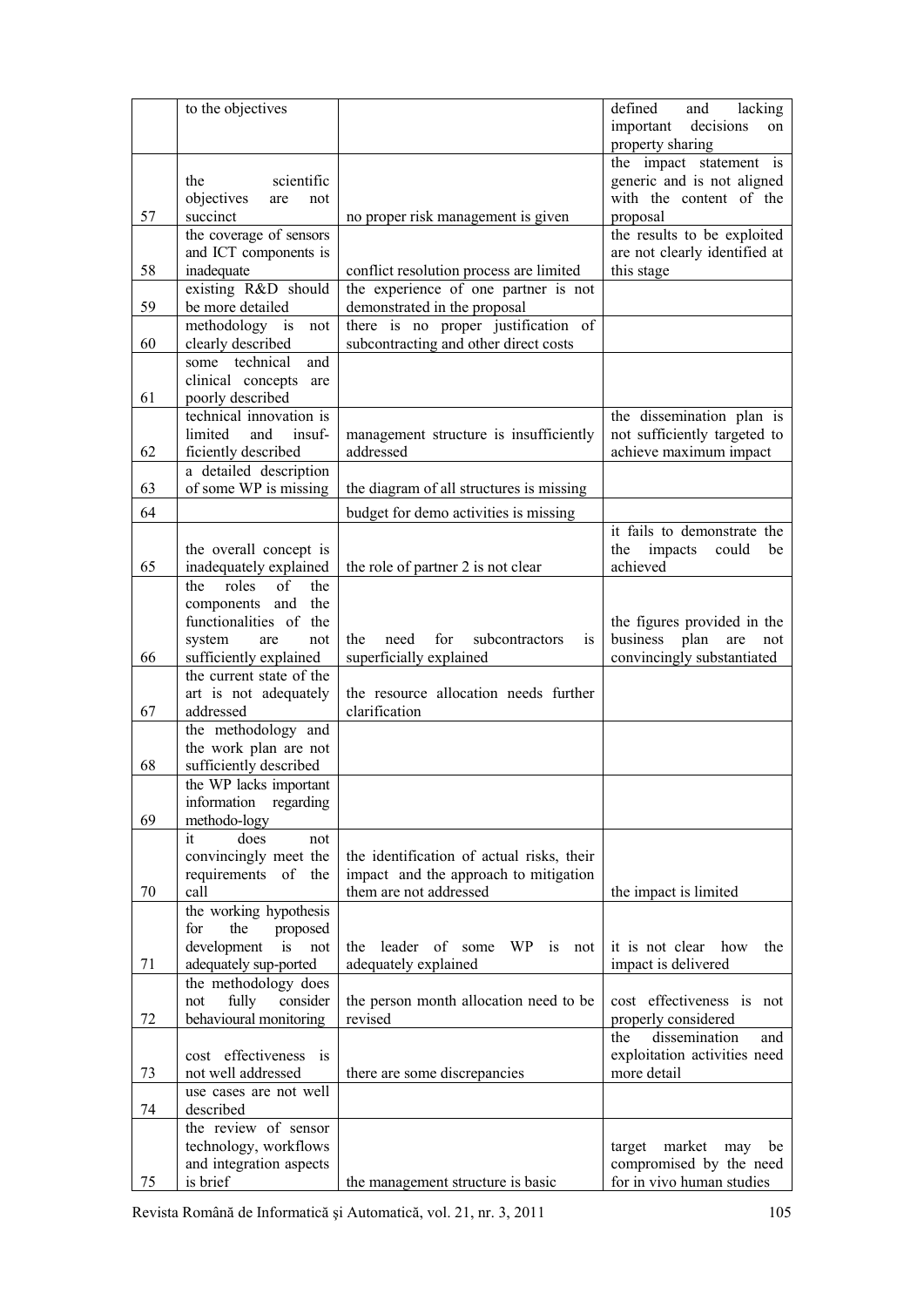| 76 |                                                                                                 | decision making and conflict resolution<br>are not clearly set out                                       | the dissemination plan is<br>brief                                                                                                         |
|----|-------------------------------------------------------------------------------------------------|----------------------------------------------------------------------------------------------------------|--------------------------------------------------------------------------------------------------------------------------------------------|
|    |                                                                                                 | the consortium lacks competency in                                                                       |                                                                                                                                            |
| 77 |                                                                                                 | health informatics standards                                                                             |                                                                                                                                            |
|    |                                                                                                 | a bottom up calculation of WP costs                                                                      |                                                                                                                                            |
| 78 | it does not address                                                                             | was not provided                                                                                         |                                                                                                                                            |
| 79 | well the closed loop<br>concept                                                                 | the role of the advisory board is not<br>fully developed                                                 | the exploitation plan is<br>insufficient                                                                                                   |
| 80 | developments<br>some<br>recycled<br>from<br>are<br>former FP projects                           | risk analysis should have been better<br>addressed                                                       | the potential impact is<br>weakened by the fact that<br>objectives<br>the<br>are<br>not<br>supported by<br>adequate<br>exploitation effort |
| 81 | the<br>overall<br>system<br>architecture<br>is<br>not<br>described in sufficient<br>detail      | there is no leader for clinical validation<br>activities                                                 |                                                                                                                                            |
|    | the success of the                                                                              |                                                                                                          |                                                                                                                                            |
| 82 | project is insufficient<br>visible                                                              | the project cost is high and not justified                                                               |                                                                                                                                            |
| 83 |                                                                                                 | some WP are overestimated                                                                                |                                                                                                                                            |
| 84 |                                                                                                 | indirect costs are high                                                                                  |                                                                                                                                            |
|    | not all objectives are                                                                          |                                                                                                          |                                                                                                                                            |
|    | represented<br>in<br>the                                                                        | there is no evidence that the consortium                                                                 | the exploitation strategy is                                                                                                               |
| 85 | work plan                                                                                       | has experience in closed-loop systems                                                                    | not adequately detailed                                                                                                                    |
| 86 | it lack important details<br>in the work plan                                                   | there is an imbalance in the allocation<br>of resources                                                  |                                                                                                                                            |
|    | insufficient<br>info<br>is.                                                                     |                                                                                                          |                                                                                                                                            |
|    | provided to quantify                                                                            |                                                                                                          |                                                                                                                                            |
|    | progress beyond the                                                                             |                                                                                                          |                                                                                                                                            |
| 87 | state of the art<br>study designs                                                               | contingency plan missing                                                                                 |                                                                                                                                            |
| 88 | are<br>missing                                                                                  | risk and mitigation plan missing                                                                         |                                                                                                                                            |
| 89 | the work plan is weak<br>on the technological<br>aspects                                        | expertise in some technical areas is not<br>fully demonstrated                                           | - more information could<br>be provided concerning the<br>cost<br>effectiveness<br>οf<br>Persona System                                    |
| 90 |                                                                                                 | the proposed budget is high                                                                              |                                                                                                                                            |
| 91 |                                                                                                 | resource allocation should be revised                                                                    |                                                                                                                                            |
| 92 | there is overlap with<br>existing technologies                                                  | the track records of SMEs are not<br>convincingly described in relation to<br>the tasks assigned to them | the limitation of the testing<br>and validation phases cast<br>doubts on the eventual<br>extent of the impact                              |
|    | it does not show in<br>convincing detail how<br>progress beyond the<br>current state of the art | there is a lack of explanation regarding                                                                 |                                                                                                                                            |
| 93 | will be achieved                                                                                | subcontracting                                                                                           |                                                                                                                                            |
| 94 | it is questionable that<br>the scope of work is<br>feasible and realistic                       |                                                                                                          |                                                                                                                                            |
| 95 | the project scope is not<br>well developed                                                      | technical risks should have been more<br>detailed                                                        | it is unlikely to have a<br>significant impact in the<br>field and market                                                                  |
| 96 | the objective does not<br>appear to be achieved                                                 | the consortium seems weak in the area                                                                    | exploitation plan is not<br>detailed                                                                                                       |
|    | there is little innovation                                                                      |                                                                                                          |                                                                                                                                            |
| 97 | in the project                                                                                  | experience is not uniformly established                                                                  |                                                                                                                                            |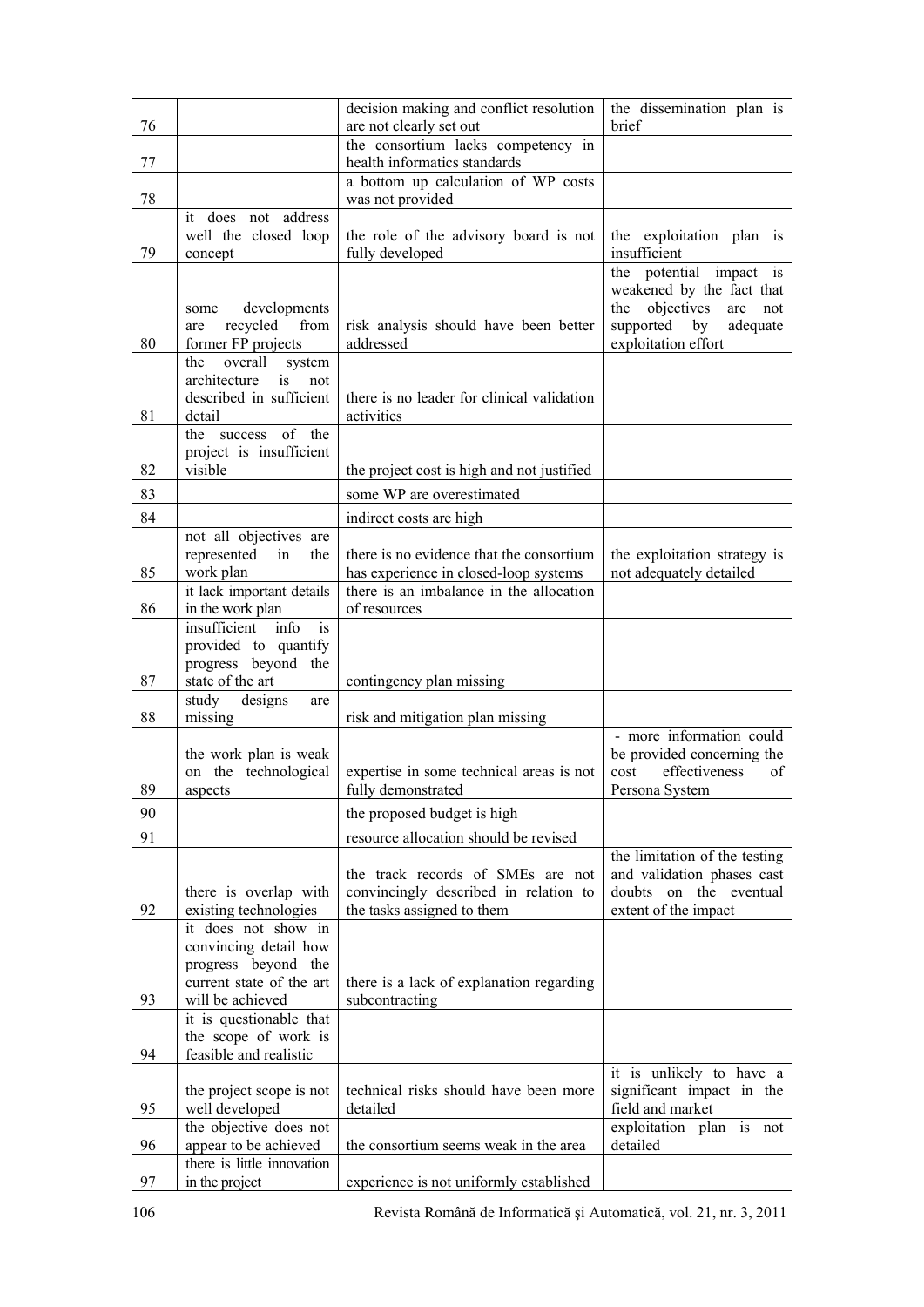|     | the methodologies and    |                                          |                                    |
|-----|--------------------------|------------------------------------------|------------------------------------|
|     | work plan are not well   |                                          |                                    |
| 98  | described                |                                          |                                    |
|     | it does not fit to all   | the<br>risk<br>dome<br>management raise  | quantification of targeted         |
| 99  | requirements of the call | discussions                              | results is missing                 |
|     |                          |                                          | dissemination<br><b>IPR</b><br>and |
|     | the implant should be    | it does not credibly explain the         | management<br>not<br>are           |
| 100 | changed annually         | partner's expertise in diabetes research | properly covered                   |
|     | there is insufficient    |                                          |                                    |
|     | info<br>about<br>the     |                                          |                                    |
|     | functioning of<br>the    |                                          |                                    |
| 101 | sensor and implant       | subcontracting is not justified          |                                    |
|     | the interdependencies    |                                          |                                    |
|     | and linkages between     |                                          |                                    |
|     | WP.<br>the<br>are<br>not |                                          |                                    |
| 102 | sufficiently addressed   |                                          |                                    |

On each evaluation criteria, the frequent errors are:

a) First criterion (Scientific and/or technological excellence (relevant to the topics addressed by the call)

|    | some areas of the work plan need further description                                                                                        |
|----|---------------------------------------------------------------------------------------------------------------------------------------------|
| 2  | there are some unclear issues that must be detailed                                                                                         |
| 3  | risk analysis is too general                                                                                                                |
| 4  | there are some unclear issues that must be detailed                                                                                         |
| 5  | some WP have some weaknesses                                                                                                                |
| 6  | the prototypes come too late in the proposed schedule                                                                                       |
| 7  | some strategies are beyond the state of the art                                                                                             |
| 8  | data analysis should be more detailed                                                                                                       |
| 9  | the way of mapping the WP is not clear                                                                                                      |
| 10 | there is no clear description of which data will be collected and how it will be analysed                                                   |
| 11 | there is no evident justification as to whether the validation can proceed with clinical tests<br>without going first through animal tests. |
| 12 | some methods cannot be quantified                                                                                                           |
| 13 | some WP do not involve some key partners                                                                                                    |
| 14 | the objectives are insufficiently described                                                                                                 |
| 15 | the S/T methodology has some weaknesses                                                                                                     |
| 16 | the clinical evaluation is not convincingly presented                                                                                       |
|    | $\mathbf{A}$                                                                                                                                |

b)  $2<sup>nd</sup>$  criterion (Quality and efficiency of the implementation and the management)

|    | the allocation to the RTD WP is underestimated                                        |  |  |
|----|---------------------------------------------------------------------------------------|--|--|
| 2  | contribution to a partner is high relative to the others (consortium is not balanced) |  |  |
| 3  | conflict resolution procedures should be more detailed                                |  |  |
| 4  | quality and risk management should be more detailed                                   |  |  |
| 5  | the budget is not sufficiently detailed                                               |  |  |
| 6  | involvement of clinical end-users is inadequate                                       |  |  |
| 7  | some resources cannot be justified                                                    |  |  |
| 8  | risk handling and conflict resolution are not so well defined in the proposal         |  |  |
| 9  | some of the proposed contingency plans could be more concrete                         |  |  |
| 10 | justification of resources besides personnel costs need more detail                   |  |  |
| 11 | project management procedures do not provide detail                                   |  |  |